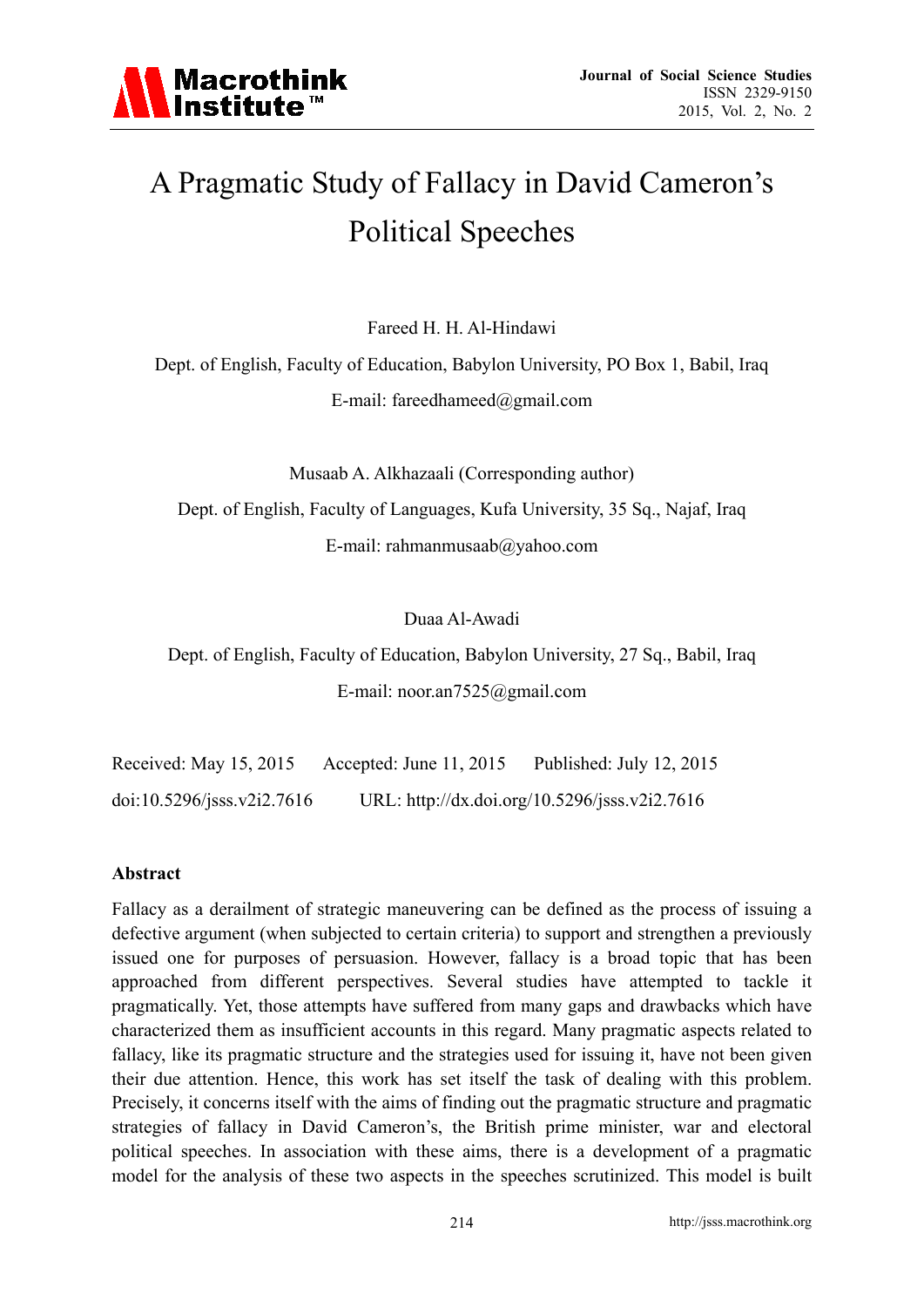

upon several models introduced by several scholars in addition to some contributions made by the researchers themselves. The validity of the developed model is tested by means of analyzing fourteen fallacious situations taken from David Cameron's war and electoral political speeches. The analyses conducted have proved that the model developed is workable. Besides, they have yielded various results among which is that fallacy is a process composed of various stages. Each stage is distinct for its pragmatic components and strategies.

**Keywords:** Political speeches, Pragmatics, Fallacy, Argument

# **1. Introduction**

Fallacy has been the main concern of various studies that have dealt with it from different perspectives: logical, dialectical, pragma-dialectical and pragmatic ones. But these accounts have suffered from many drawbacks like their failure to identify the pragmatic structure and strategies of issuing fallacy. Addressing this problem, this study has targeted the following aims: (1)finding out the pragmatic structure of fallacy in David Cameron's war and electoral political speeches, (2) pinpointing the main pragmatic strategies of issuing fallacy used in those speeches, and (3) developing a pragmatic model for the analysis of the pragmatic structure and strategies of issuing fallacy in those speeches.

In relation to the above aims, it is hypothesized that: (1) fallacy is a process composed of various stages, each stage is distinct for its pragmatic components, (2) David Cameron, the British prime minister, tends to use certain strategies of issuing fallacy more than others. To fulfill the above aims and verify the above hypotheses, the following procedures are adopted: (1) analyzing fallacious situations in the political speeches under study by means of the model developed for this purpose, (2) using a statistical method, represented by the percentage equation, to calculate the results of analysis.

# **2. Fallacy**

# *2.1 Definition*

Fallacy assumes a crucial part of our daily life exchanges; people make fallacies everywhere in offices, at homes, in schools, ads, media…etc. Therefore, Fallacy is at the top of every fully fledged argumentation theory. Rated so highly, the study of fallacy begins as early as argumentation and logic emerge. Since that time, there is a kind of disagreement over the definition of fallacy. This inconsistency and disagreement have led to the emergence of various approaches, theories and definitions of the term fallacy.

Scholars differ in approaching and viewing fallacy. Some, like Aristotle and the sophists, study fallacy from a logical perspective. Others, like Hamblin (1970) prefer to approach it dialectically. For Eemeren and Grootendorst (1999), fallacy is a pragma-dialectical perspective which can be regarded as a "derailment of strategic maneuvering". Still, others approach fallacy pragmatically. In this respect, Walton (1995, p. 23) defines fallacy as: "an argument (or at least something that purports to be an argument); that falls short of some standard of correctness; as used in a context of a dialogue; but that, for various reasons, has a semblance of correctness about it in context; and poses a serious obstacle to the realization of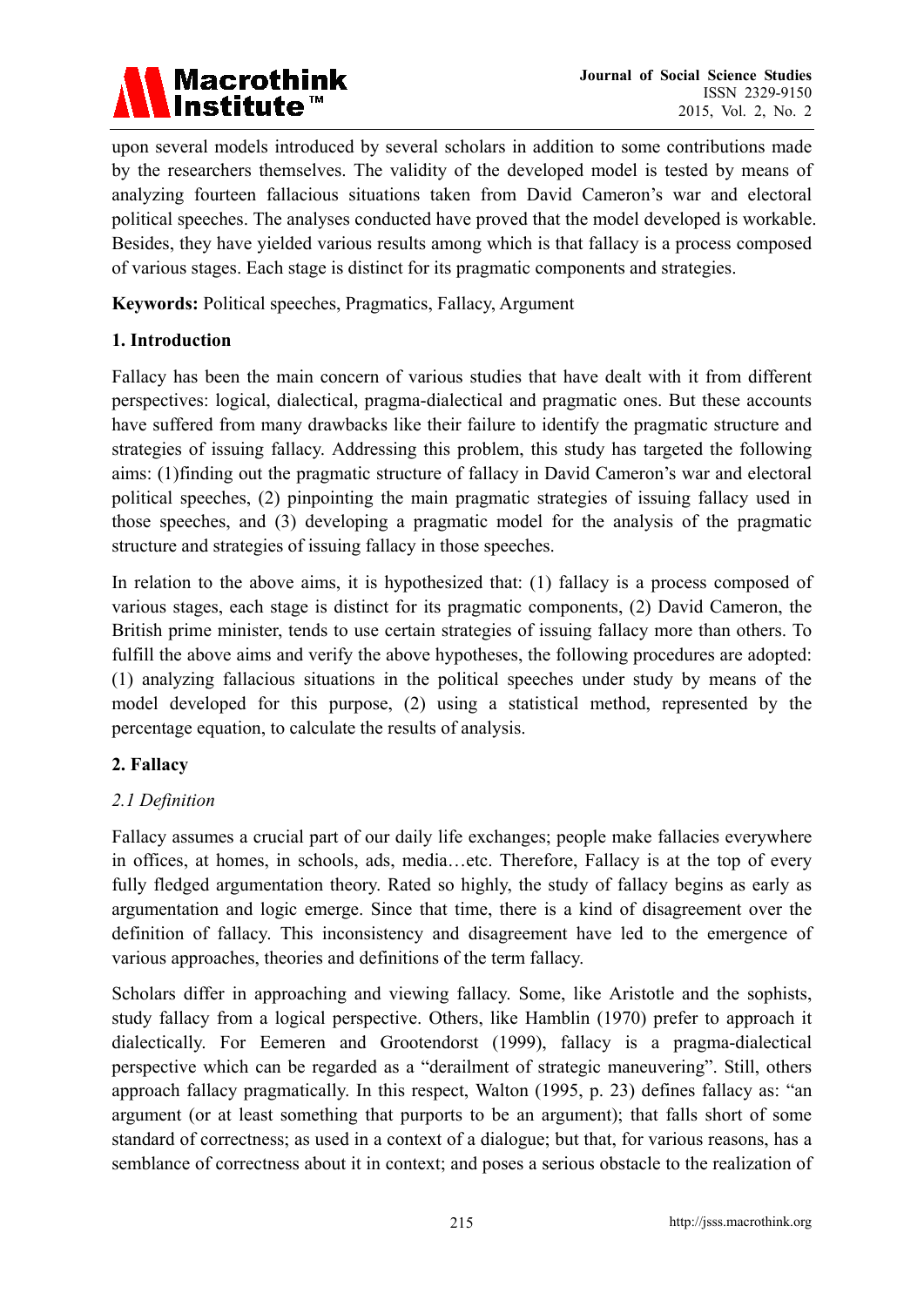

the goal of a dialogue".

In 1992, Walton observed that fallacy, in any context, was a process having a starting point and an end point. Such an approach, i.e. the process approach, sees fallacy as a dynamic entity that moves through different stages toward a collective goal based on the collaborative conversational postulates that govern how moves are made during the process (Walton and Reed, 2003, p. 12). The process view to fallacy comes from the purpose or the intention behind issuing fallacy. Walton (2007, p. 159) points out this intention by viewing fallacy as a deliberately crafted tactic of persuasion.

When combining Walton's (1992) view to that of Eemeren and Grootendorst's (1999) in addition to the one presented by Walton (2007) fallacy can be seen by the current work as a derailment of strategic maneuvering that comes through issuing a fallacious argument (an argument that violates a certain rule of correctness) in support of a previously issued argument and it is appealed to as a deliberately crafted tactic of persuasion.

# *2.2 Strategic Maneuvering and Fallacy*

The nature of fallacy as an argumentative tactic is difficult to be understood. Some think that it is a deceptive tactic. Others do not. Aristotle (Cited in Walton (1995, p. 1), for example, defines fallacy as a "deliberate deceptive tactic of argumentation used to trick and get the best of a speech partner in a dialogue unfairly".

For Eemeren and Houtlosser (1999, p. 164) fallacy is not a trick. To explain their view in this regard, they introduce what is called as 'strategic maneuvering' to do justice to " the fact that engaging in argumentative discourse always means being at the same time out for critical reasonableness and artful effectiveness" (see Eemeren and Houtlosser, 2002, p. 11). They (Eemeren and Houtlosser, 1999, p. 14) define fallacy as "derailment of strategic maneuvering where rhetoric gains upper hand over dialectics or vice versa". In the current work, fallacy is believed to occur when the arguer has access to means of effectiveness (rhetoric) at the expense of reasonableness. How reasonableness is diminished and effectiveness is increased is discussed in (2.3.2).As for strategic maneuvering it seems to have three aspects that are revealed throughout the process of issuing fallacy. They are as follows:

# *1. Topical Potential*

This dimension involves the arguers to choose topics that best advance their interests, i.e. the arguer should choose the topics which he wants to discuss, prove or disprove from the list of topics available at his disposal (Tindale, 1999, p. 4).

# *2. Audience Orientation*

This dimension requires the arguer to adapt to audience demands. This lives up to create some sort of empathy and communion with the addressees (Eemeren & Houtlosser, 2000, p. 298).

Beard (2000, p. 202) states that there are different ways of adapting to audience demands, the best of which is appealing to deixis of integration which is best represented by the first person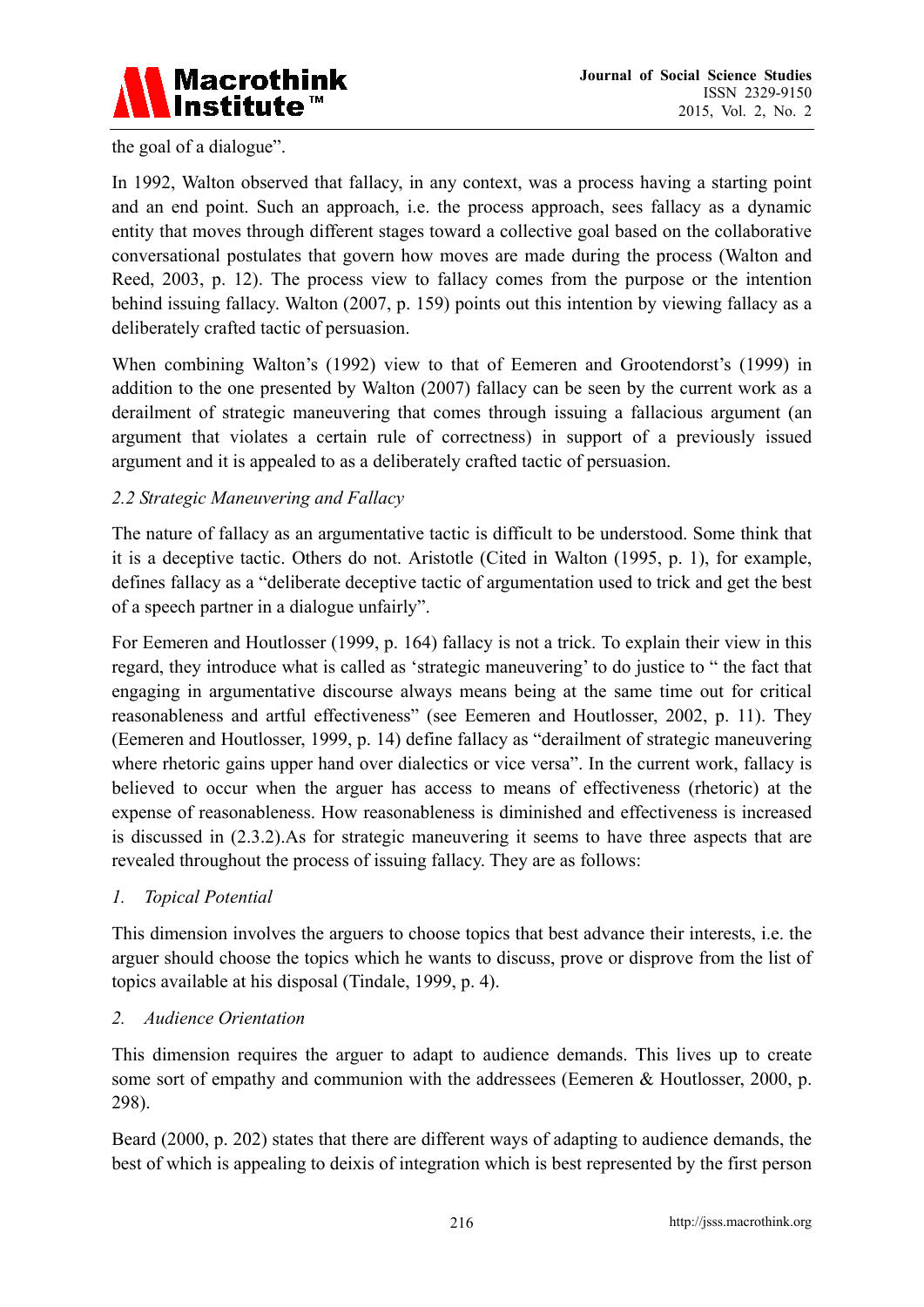

deixis.

However, earlier to that, Brown and Levinson (1987) (Cited in Watts, 2003, p. 45) consider showing awareness to the hearer's face as the best means of adaptation which is achieved through the following strategies:

# *a. Claiming a Common Ground*

According to them, the speaker should realize that he and his addressees belong to some group of people who share specific wants, goals and values. This involves the speaker to show that some of the hearer's wants and desires are also desirable to him.

# *b. Attending to Hearer's Interests*

This requires the speaker to notice the hearer's wants and needs and behave accordingly.

#### *c. Seeking Agreement*

In order to gain the hearer's empathy, the speaker should agree with what the addressees want or say whatever it is. One of the best strategies of seeking agreement is through raising safe topics.

# *d. Being Indirect*

Directness causes threat to the hearer's face so the speaker should be indirect in order to avoid such threats.

# *e. Minimize Imposition*

This strategy involves minimizing the possible imposition carried by the utterance of the speaker. This comes through appealing to certain expressions like (just, exactly, only, merely…etc.) or through intonation or through being indirect.

# *f. Being Pessimistic*

This involves showing pessimism towards what the speaker wants the hearer to do.

#### *3. Presentational Devices*

This dimension involves using the best means of impressing the hearer at a certain stage of argumentation. In this regard, rhetorical devices are the most effective means to be employed (Tindale, 1999, p. 5). Of these devices, only the ones expected to appear in the data scrutinized are discussed below:

#### *a. Profound Words*

These are words that have a great impact on the hearer when receiving them, like: (great, terrible, superb, magnificent,…etc.) (Tindale, 1999, p. 23).

# *b. Padding*

It is the process of adding significant-sounding sentences here and there that in fact say nothing or little(Cavender and Kahane, 2006, p. 163).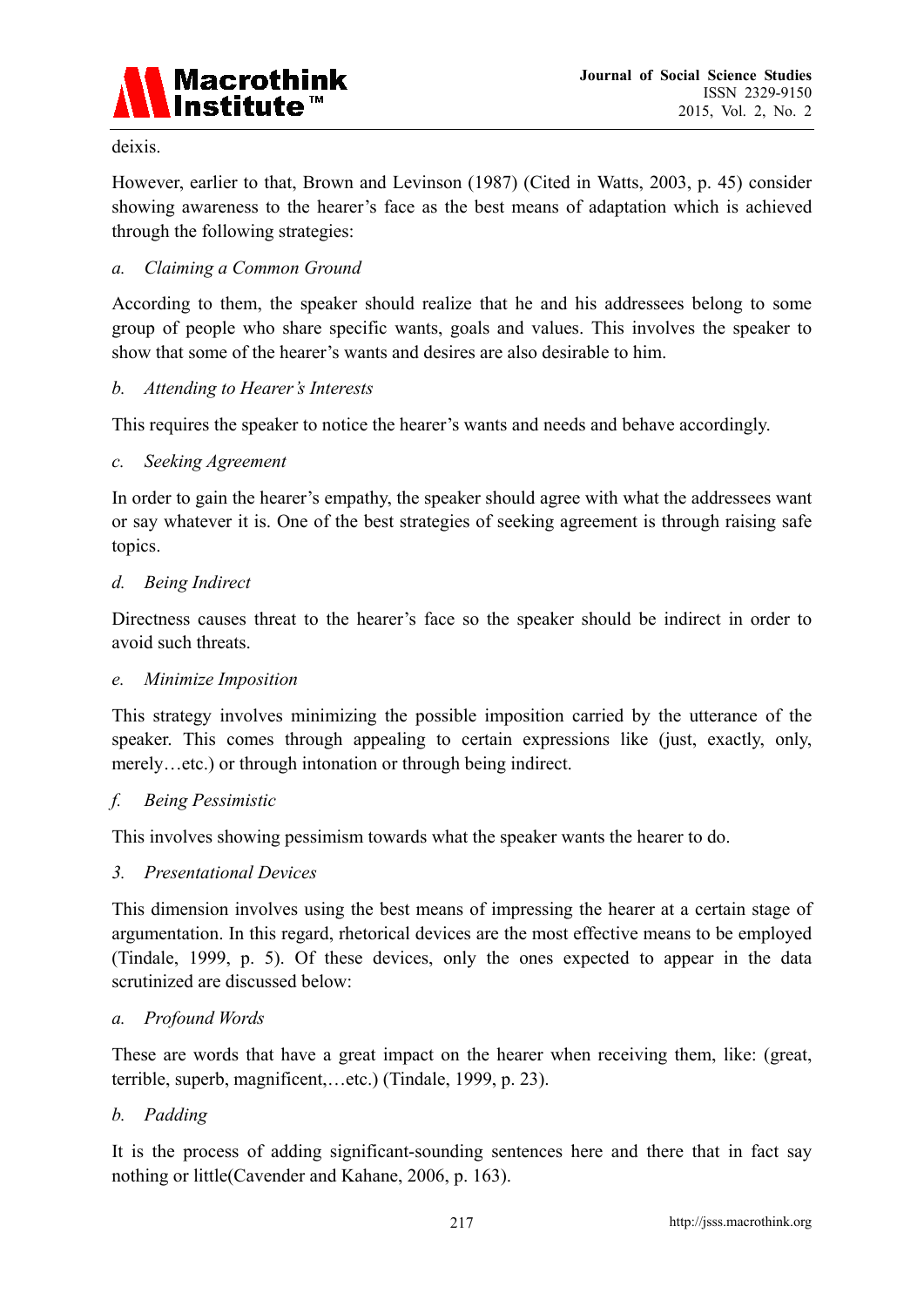

# *c. Weasel Words*

These are locutions that seem to make little or no change in the content of a certain construction or statement, while, in fact, sucking out all or most of its content (Cavender and Kahane, 2006, p. 163).

Brydon and Scott (2008, p. 391) consider it necessary for the public speaker to present his message accompanied by principles of influence which they consider as the most persuasive presentational devices. Of those principles, only the ones expected to appear in the data under study are discussed below:

#### *i. Appeal to Fear*

They (2008, p. 398) state that emotional appeals such as fear can enhance persuasive effect but must be used carefully and ethically.

#### *ii. Appeal to Interests*

They (2008, p. 79) consider it important for the speaker to show his interest in the addressee's interests and wants.

#### *iii. Reciprocity*

The saying "You scratch my back, and I'll scratch yours" illustrates reciprocity. A reciprocity-based appeal can work in one of two ways in a persuasive speech. Candidates for political office often promise to give something in return for a person's vote. They may promise to reciprocate by proposing legislation, supporting a specific bill, or voicing a concern of their constituency (Brydon and Scott, 2008, p. 391).

#### *iv. Authority*

For public speakers to be persuasive, they should appeal to the judgment of people that represent an authority for the addressees so as to convince them of the topic discussed (Brydon and Scott, 2008, p 392).

#### *v. Commitment*

One of the most effective means of persuasion is making commitments. Speakers should commit themselves to what the addressees want them to do in an attempt to convince them (Brydon and Scott, 2008, p. 393).

#### *vi. Flattery*

Flattery, according to Walton (2007: 34), is one of the most effective means of persuading the addressees.

#### *2.3 Stages of Issuing Fallacy*

Many scholars adopt the process approach to the study of fallacy as a device of persuasion used in argumentation. Among the first who apply this approach to fallacy is Eemeren and Grootendorst (1999). They believe that fallacy issuance is a process of four stages but their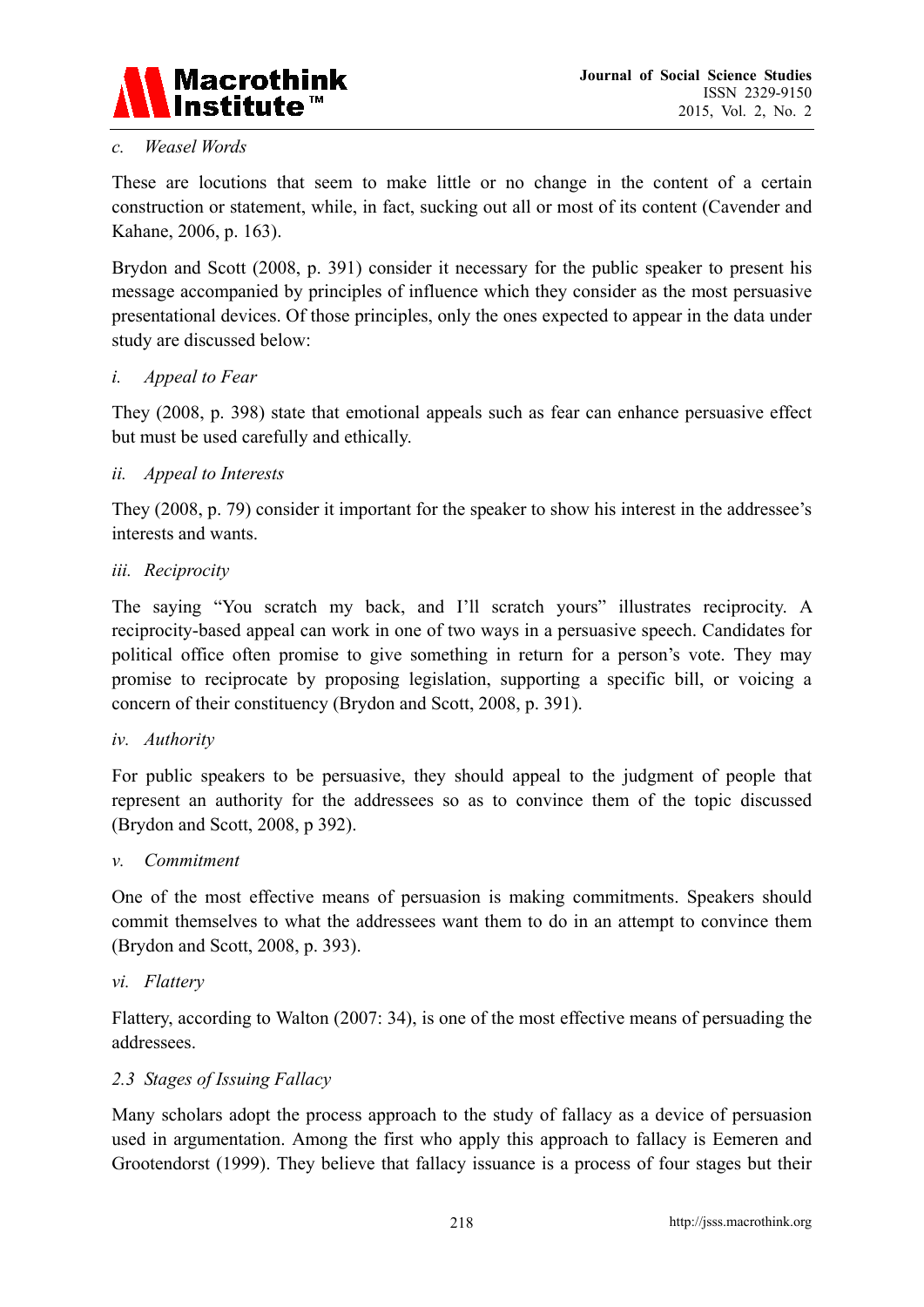

approach suffers from certain weaknesses. One of the prominent gaps that distorts their approach, according to Walton (1995, p. 25), is that fallacy identification is not clear cut, i.e., there are no clear criteria for fallacy identification and this is one of the reasons why their approach is not adopted by this study. Another scholar who always defends the process approach to fallacy is Walton (1995, 2007). He believes that fallacy, in any context, has a starting point and an end point. In this way, as pointed out in (2.1), the process approach deals with fallacy as an entity that moves dynamically through different stages aiming to achieve a collective goal based on the collaborative conversational postulates that govern the way in which moves are made during the process.

The process view to fallacy comes from the purpose or the intention behind issuing it, i.e. fallacy. Fallacy, according to Walton (2007, p. 159), is a deliberately crafted tactic of persuasion. It is presented in the context as a means of influencing the addressee to accept something in the arguments or claims presented mainly before the fallacious argument, i.e. the fallacious arguments are resorted to in order to contribute something to the context in which they occur- to the previous arguments and claims. According to Walton (2007, p. 8), fallacy occurs on three stages: the start-point stage, the argument stage and the end point stage. At the start-point stage, the arguer introduces the main topic in the form of argument(s) trying to persuade the respondent to take action regarding the topic in question.

At the argument stage, the arguer issues the fallacious argument to support the previous argument(s) in a deliberately manipulative way. At the end-point stage does come the role of the respondent in evaluating and responding to the fallacious argument. Such response comes in the form of questioning the argument using the set of critical questions associated with it (ibid). These stages seem to accord with aims of this study. However, they will be adopted but with some modification.

As far as the second stage (argument stage) is concerned, two basic issues need to be clarified: criteria of identifying the fallacious argument and its pragmatic strategies.

# 2.3.1. Identifying the Fallacious Argument

Different models for identifying the fallacious argument can be used. In this section only those that can be utilized in developing the pragmatic eclectic model which is used for analyzing fallacy are discussed below.

However, it seems necessary to firstly decide on the criteria that help in identifying fallacious argument in a certain context. Walton's (1995) and Johnson's (2000) models will be made use of by this study to establish the criteria used for deciding why a certain argument is considered fallacious while the types of fallacious arguments that result from violating the criteria will be adapted in the light of what is proposed by Walton (1995) and Johnson (2000).

# 2.3.1.1 Walton's (1995) Pragmatic Model of Fallacy

Walton's (1995) model of fallacy aims to solve the problem of identifying fallacy faced by all scholars who preceded him. According to him (1995), fallacy is said to be committed whenever an argumentation scheme or theme is used wrongly in a manner that fouls up the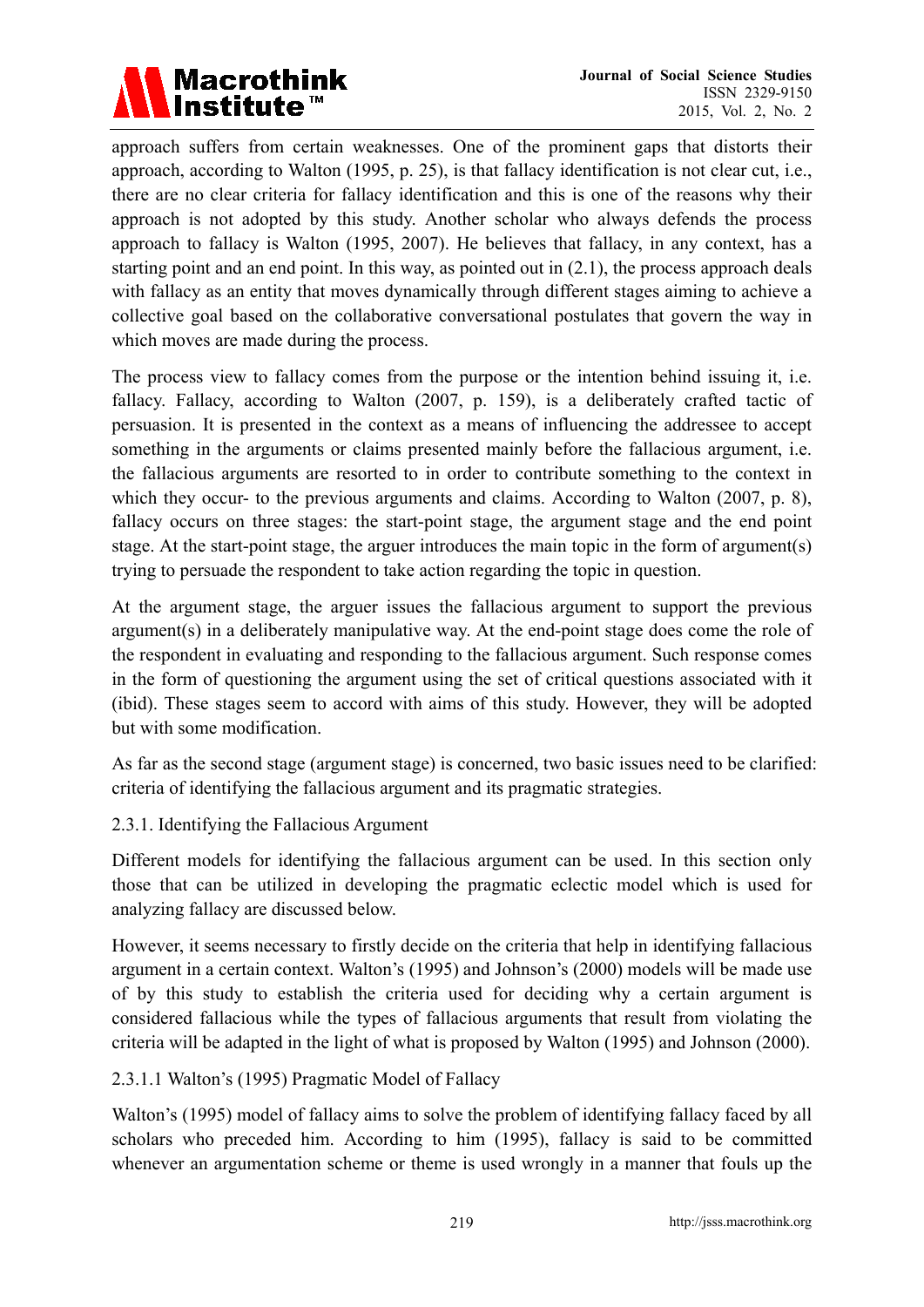

right sequence of the moves of the dialogue in which it is used. This means that the concept of fallacy is associated not only with insufficiently supported argumentation scheme or theme but also with the wrong use of them which aims to block the achievement of the goals of the dialogue.

Walton (1995) believes that there should be a distinction between argumentation scheme and theme. He (1995) defines argumentation scheme as "premise-conclusion-inference structure that represents common types of arguments used in every discourse, as well as in special contexts that include deductive, inductive and abductive forms of argument" (see Walton, 2007, p. 26).

As for argumentation theme or what is sometimes called as 'profile of dialogue', Walton (1995) seems to have made use of Krabbe (1992, pp. 277-81) in defining the argumentation theme as an important tool used for identifying fallacious argument. Krabbe (1992, pp. 277-81) defines the argumentation theme as tree-shaped descriptions of sequences of dialectic moves that display the various ways a reasonable dialogue could proceed.

Fallacy committed through the wrong use of argumentation theme is out of the concern of the current study since fallacy, in the current work, is committed through issuing a fallacious argument in support of another argument which is not the case with the argumentation theme as stated by Walton (1995).

As for how fallacy is related to the wrong use of an argumentation scheme, Walton (1995, p. 255) defines fallacy as "an argument that falls short of some standard of correctness as used in a context of dialogue but that, for various reasons, has a semblance of correctness in that context and poses a serious obstacle to the realization of the goal of the dialogue". So the inherent nature of fallacy, according to Walton (1995: 23), lies in the Gricean principle of cooperativeness which, according to Grice (1975), reads as follows: "make your contribution such as is required by the accepted purpose and direction of the talk exchange in which you are involved".

Walton (1995) employs this principle and its maxims to find out fallacies. According to him (1995, p. 231) an argument must be evaluated on two levels: the macro (global) level and the micro (local) level.

2.3.1.1.1 The Macro (Global) Level of an Argument

At this level, the argument is evaluated systematically in the context where it occurs. Besides, it is presented as a move or sequence of moves in the context of dialogue so it can be evaluated as fallacious if it twists some scheme of argument rightly used in its context to the advantage of the participant who has made the move (Walton, 1995, p. 235).

Such an account of fallacy takes it for granted that in the context where it occurs, there is some set of maxims that regulate how and where appropriate moves should be presented (Walton, 1995, p. 235). For identifying fallacies at the macro level, Walton (1995) puts the following criteria:

*a. Dialectical Relevance*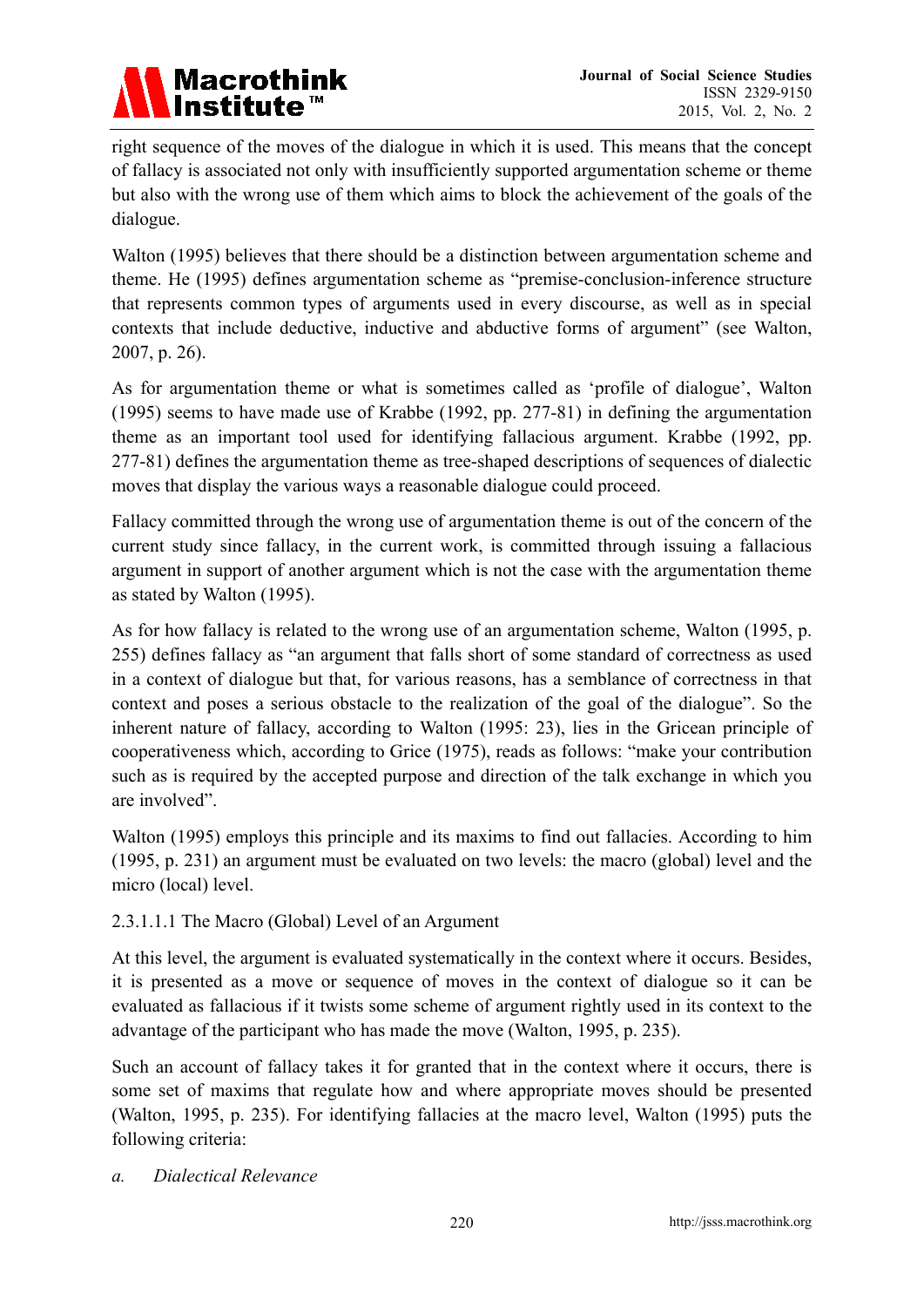

Walton (1995) intends to define relevance in terms of the argument which in turn can be defined in terms of the context in which the argument is used, i.e. how the argument contributes to the achievement of the goals of that context (Walton, 1995, p. 163).

On this basis, an argument is dialectically relevant if it performs a legitimate function in some stage of the argumentation where it is used. So any argument that doesn't perform a function in the argumentation process or is put in a way that subverts the goals of the argumentation is fallacious. For example, the use of the ad hominem argument in a context where the arguer tries to persuade his respondents of something is fallacious (Walton, 1995, p. 197).

# *b. Dialectical Shift*

Conversationalists in the course of conversation move from one type of dialogue into another. This is called dialectical shift (Walton, 1995, p. 118). Dialectical shift is not always problematic or fallacious. It does become so when deception or misunderstanding is involved. This happens when one party is unaware of the shift made by the other party who tries to conceal the shift to trick his partner (Walton, 1995, p. 120).

Fallacious arguments of dialectical shifts are not the concern of the present study since they involve certain shift from one type of dialogue to another and the data of the present work are monological in nature.

#### 2.3.1.1.2 The Micro Level

At the micro level, the main concern is with the premises and the conclusion(s) of the argument. Accordingly, two criteria for judging fallacious argument are distinguished here: relevance and sufficiency.

However, it seems that Walton's (1995) criteria of the micro level are not useful for developing the model targeted at by this study because they are not sufficient to cover the data of this work as compared to others.

# 2.3.1.2 Johnson's (2000) Pragmatic Model of Fallacy

Johnson (2000) introduces ideas to solve the problem Walton's (1995) model suffers from. He does so by giving attention to both levels but he gives them different terminology: the illative core and the dialectical tier and his terminology will be adopted by this study from now on because it is, as Ramage (2010, p. 50) states is more representative than Walton's terminology. According to Johnson (2000, p. 34), the fallacious argument is "the argument that violates one of the criteria of a good argument and which occurs with sufficient frequency in discourse to warrant being baptized". Johnsons (2000, p. 208) indicates that fallacious argument should be judged on two levels: the illative core and the dialectical tier. For both levels he puts certain criteria. Thus, according to Johnson (2000, p. 208), an argument could be fallacious if it violates the criteria of the illative core or that of the dialectical tier or both of them. He (2000, p.189) calls these criteria (of both levels) the 'criteria of a good argument'.

2.3.1.2.1 The Dialectical Tier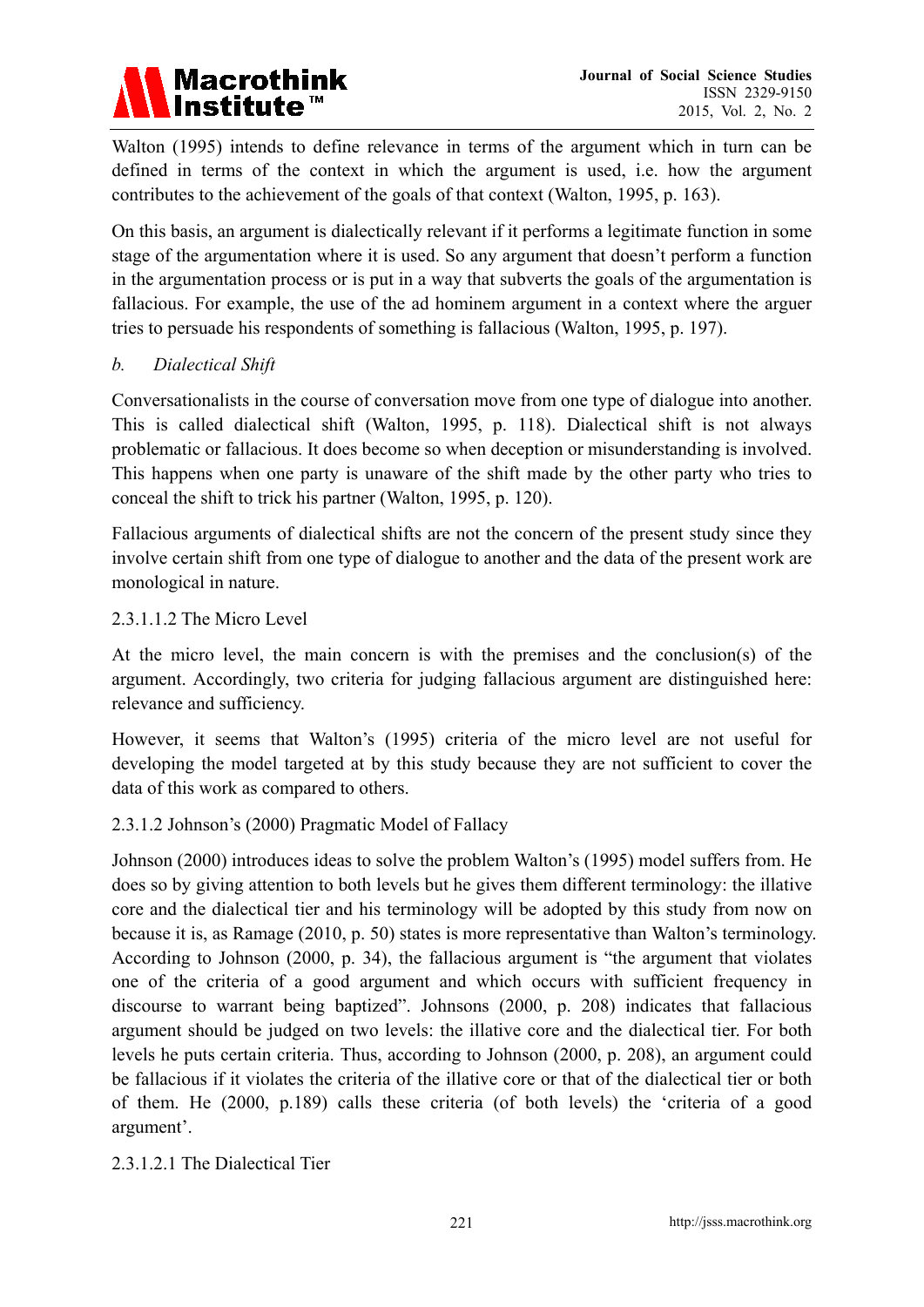# Macrot<mark>hink</mark><br>Institute™

Johnson (2000) includes the dialectical tier alongside with the illative core in judging arguments. The dialectical tier refers to the argument within a structure of dialogue, and to how the argument treats alternative positions and standard objections. Dialectical tier is that part of the argument where the arguer discharges obligations (Johnson, 2000, pp. 90-93). He (2000, p. 206) puts criteria for judging fallacious arguments of the dialectical tier as follows: anticipating an objection to a premise, anticipating other criticisms, dealing with alternative positions. However these criteria will not be adopted by the current work since their use involves dialogue while the data under study are mono-logical.

# 2.3.1.2.2 The Illative Core

Johnson (2000) employs the illative core in judging fallacious arguments and puts criteria for testing its goodness. The illative core according to Johnson (2000, p. 190) refers to the structural level that consists of the elements of the argument; the reasons given in support of the conclusion. He (2000, p. 190) puts four criteria for evaluating fallacious arguments at this level: acceptability, truth, relevance and sufficiency.

# *a. The Acceptability Criterion*

The first who uses this criterion in evaluating arguments is Hamblin (1970). He (1970, p. 242) states that acceptability is the basic criteria for evaluating an argument. Johnson (2000), in an attempt to define acceptability, states that the acceptability criterion requires that whenever the proponent puts a thesis, he must furnish support for it, and both the thesis and support must adapt to the audience to whom they are presented (Johnson, 2000).

The requirement of acceptability must be understood in terms of a dialectical situation of interacting between a proponent and respondent in a certain context and that is why it is a pragmatic criterion (Johnson, 2000, p. 95).

This criterion is applied to all elements of the argument. When it is applied to a certain premise the arguer must ask himself "is this premise one which my audience is prepared to accept as good" (Johnson, 2000, pp. 200-201).

# *b. The Truth Criterion*

Johnson (2000, p. 197) makes use of this criterion to judge what arguments to be considered as fallacious and sees it hard to imagine evaluation without resorting to the truth criterion. It is after all the core of communication. According to Johnson (2000, p. 197) this criterion judges the truth versus the falsity of a certain utterance and it is applied to all the elements of the argument and violating it may result in fallaciousness.

# *c. The Relevance Criterion*

Johnson (2000) employs this criterion to judge the fallaciousness or not of an argument. What is meant by relevance, according to him (2000, p. 200), is the propositional relevance to be distinguished from other types like topical relevance and audience relevance. Relevance, on the illative core, is a property of propositions. It is applied to the evidence presented to support the conclusion. It is context-sensitive, i.e. what is relevant in one context may be not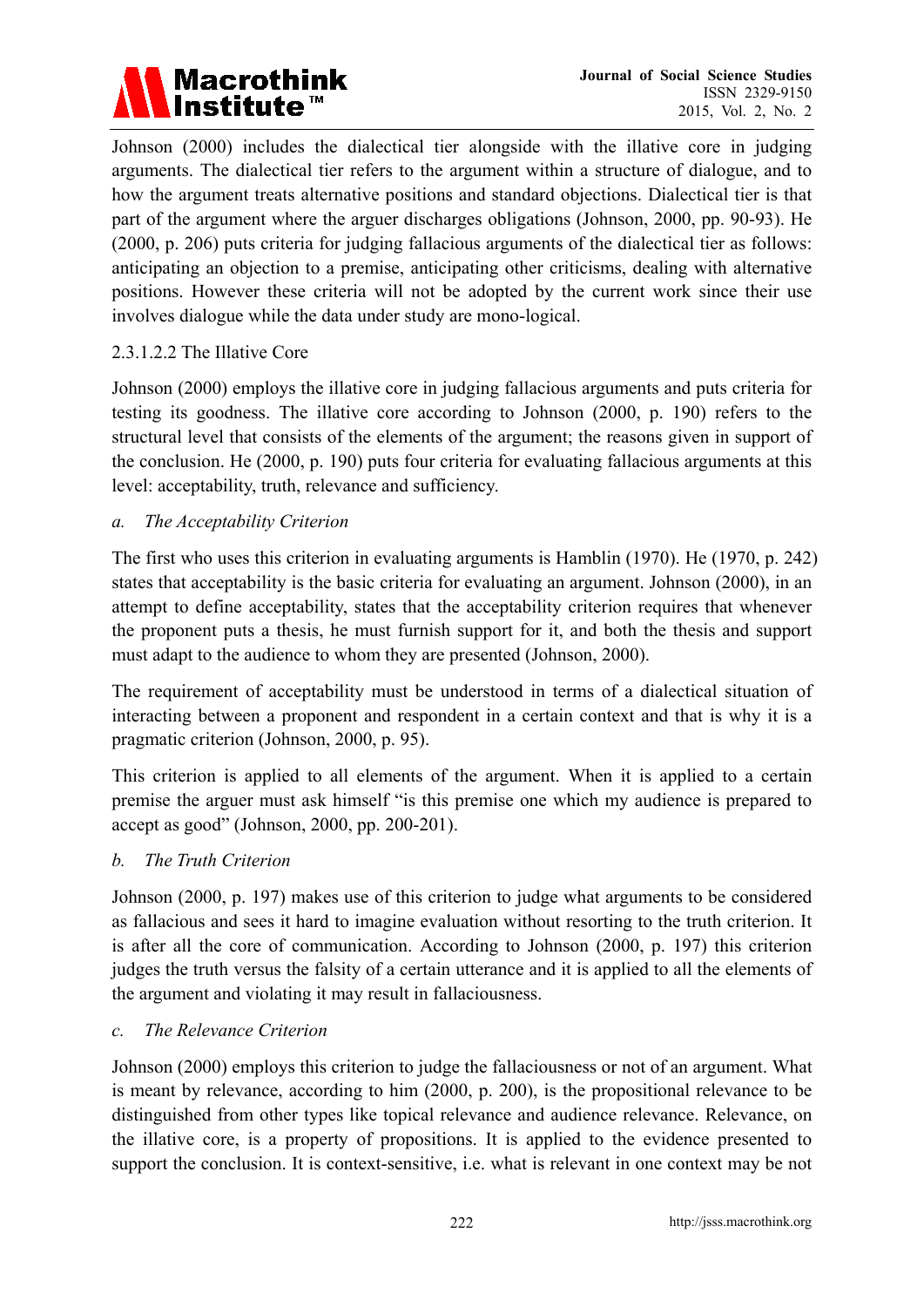

in another and this is why it is a pragmatic criterion (Johnson, 2000, pp. 201-2).

# *d. The Sufficiency Criterion*

The regulation of this criterion is that the premises must provide sufficient support or evidence to prove the conclusion or target claim (Johnson, 2000, p. 205).

Sufficiency, unlike relevance, should be presented to both data and warrant at the same time. What is sufficient in one context or set of circumstances may not be so in another. Accordingly, the data under study will be judged on two levels, to use Johnson's (2000) terminology, the dialectical tier and the illative core. Precisely, for the dialectical tier Walton's (1995) criterion of (dialectical relevance) are used for the identification of fallacious arguments. For the illative core, Johnson's (2000) criteria (acceptability, truth, relevance and sufficiency) are used for identifying fallacious arguments. Figure 1. below illustrates these criteria:



Figure 1. Criteria for Identifying fallacious arguments on the two levels

# 2.3.2. Pragmatic Strategies of Issuing the Fallacious Argument

The criteria of identifying fallacious arguments arrived at in the previous section are also employed as part of the strategies used for issuing the fallacious argument. Generally speaking, the strategies that trigger fallacious argument(s) can be appealed to on two levels: the illative core level and the dialectical tier level.

At the illative core level the arguer can issue a fallacious argument by resorting to the following strategies:

- a. Violating acceptability
- b. Violating truth
- c. Violating relevance
- d. Violating sufficiency

At the dialectical tier the arguer commits a fallacious argument if he uses the following strategy: violating dialectical relevance. According to Walton (1995, p. 34) and Johnson (2000, p. 56), violating any one of these criteria leads to diminishing reasonableness for persuasive purposes. This means that, violating any one of these criteria leads to a derailment of strategic maneuvering.

These strategies are best illustrated by Figure 2. below: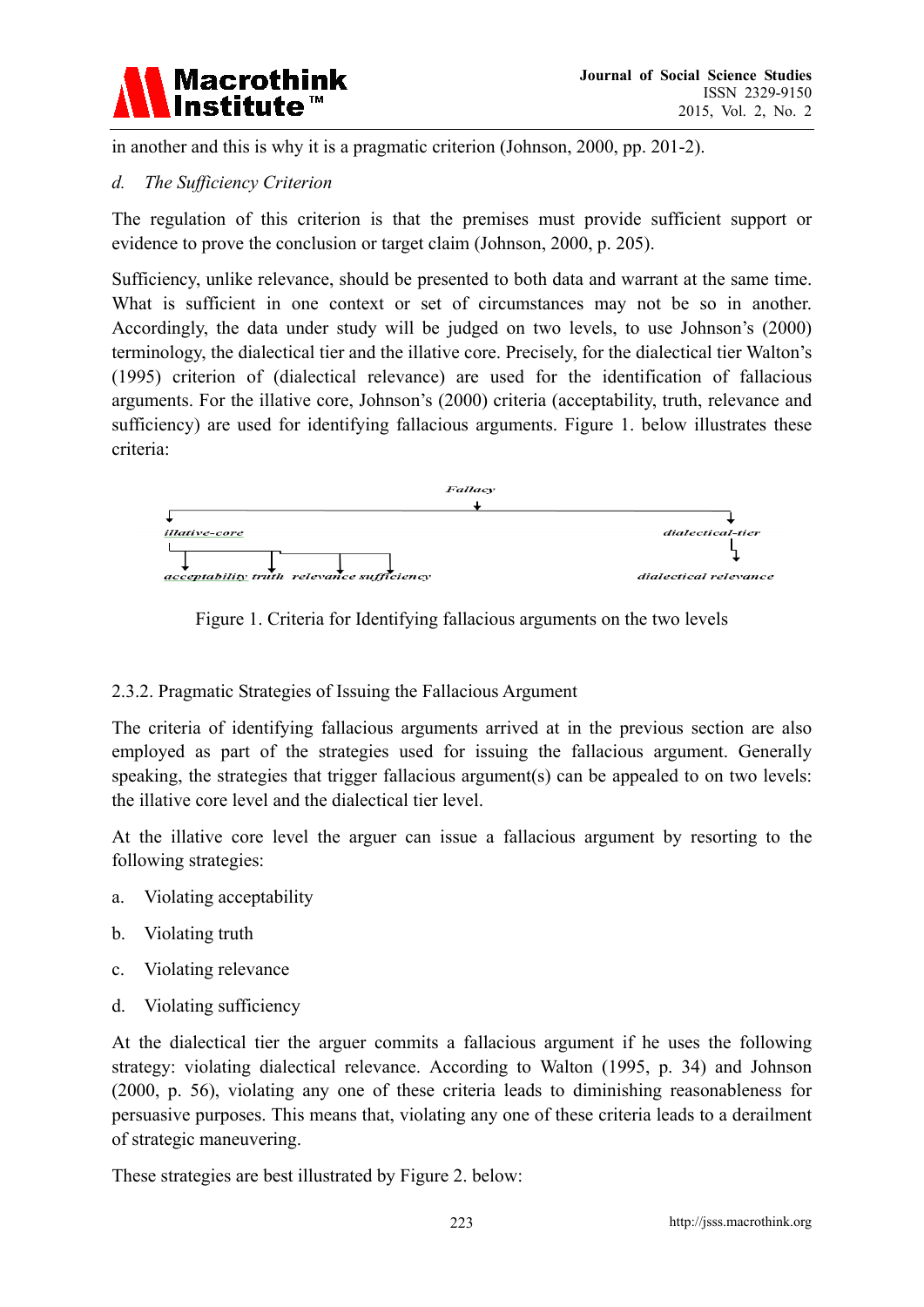



Figure 2. Pragmatic strategies of issuing a fallacious argument

# **3. Developing the Pragmatic Model of Fallacy Analysis**

# *3.1 The Pragmatic Structure of Fallacy*

As argued before, fallacy is the process of supporting an argument with another one that is considered defective for violating one or more of the rules of correctness for no reason but impressing the addressees to respond positively to that argument. This means that fallacy is composed of three stages. Each stage is distinct for its own devices and sub-stages. Generally speaking, these stages are: the start-point stage, the argument stage and the end point stage. The start-point stage embraces the topical potential sub-stage where the speaker introduces the topic to be discussed or proved. For this sub-stage, the speaker utilizes arguments which might be inductive or deductive. When scrutinizing the data under study, it seems that the start point stage includes another sub-stage which is called audience adaptation or audience orientation where the speaker employs two components: deixis and politeness.

At the second stage, the argument stage, the speaker issues the sub-stage of the fallacious argument which is structured of two pragmatic components: criteria of a good argument and the cooperative principle. However, it seems that the argument stage encompasses another sub-stage, i.e. the presentational devices sub-stage which is structured of two pragmatic components: rhetorical devices and principles of influence.

At the third stage, i.e. the end-point stage, the function of fallacy is tested to see whether it succeeds in persuading the addresses or not. At this stage comes the role of the addresses to evaluate and respond to the fallacious argument.

According to Walton (1995, p. 45), the addressees' response comes through questioning the argument by using the critical questions related to that argument. Such a type of response occurs in dialogical cases which are not of concern to the current study since the data scrutinized here are political speeches where the addressee has no right to respond linguistically as stated by Walton (2007, p. 65) who makes it clear that the addressee(s) can respond to any argument in these situations only non-linguistically. This claim is given some more detail in 3.2.3 below.

Figure 3. below summarizes the pragmatic structure of the three stages of fallacy: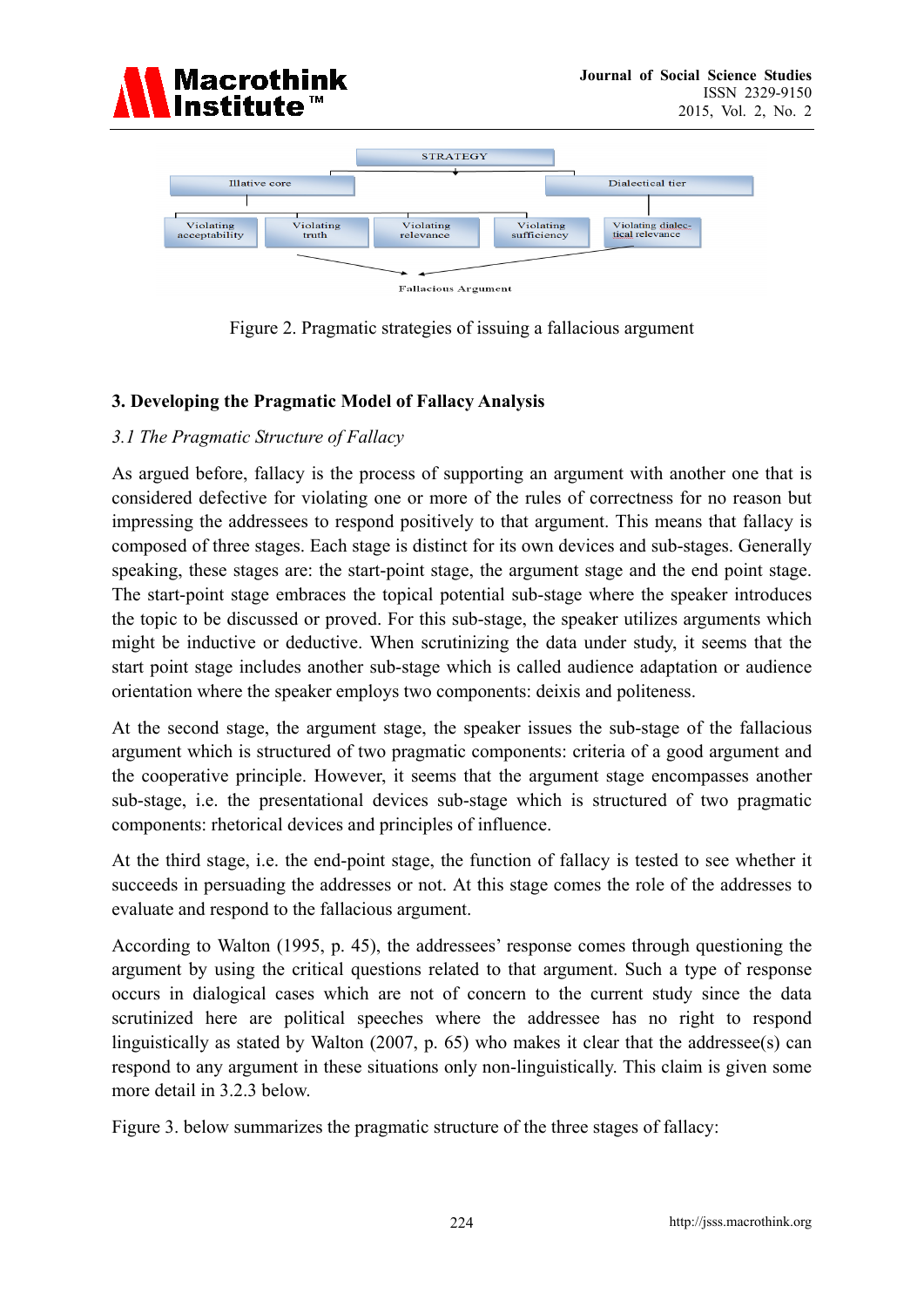

| The start-point stage                |                          |                        |                           |  |                         |  |  |  |  |
|--------------------------------------|--------------------------|------------------------|---------------------------|--|-------------------------|--|--|--|--|
|                                      |                          |                        |                           |  |                         |  |  |  |  |
| Topical                              |                          |                        | Audience adaptation       |  |                         |  |  |  |  |
| potential                            |                          |                        |                           |  |                         |  |  |  |  |
| Arguments                            |                          |                        | Deixis                    |  | Politeness              |  |  |  |  |
| The argument stage                   |                          |                        |                           |  |                         |  |  |  |  |
|                                      |                          |                        |                           |  |                         |  |  |  |  |
| Fallacious                           |                          | Presentational devices |                           |  |                         |  |  |  |  |
| argument                             |                          |                        |                           |  |                         |  |  |  |  |
| Criteria of<br>good<br>a<br>argument | Cooperative<br>principle |                        | <b>Rhetorical devices</b> |  | Principles of influence |  |  |  |  |
| The end-point stage                  |                          |                        |                           |  |                         |  |  |  |  |
|                                      |                          |                        |                           |  |                         |  |  |  |  |
| Non-linguistic acts                  |                          |                        |                           |  |                         |  |  |  |  |

Figure 3. The pragmatic structure of fallacy

# *3.2 The Stages of Fallacy and Their Strategies*

Each of the three stages of fallacy is distinct for its components and strategies as illustrated in the following lines: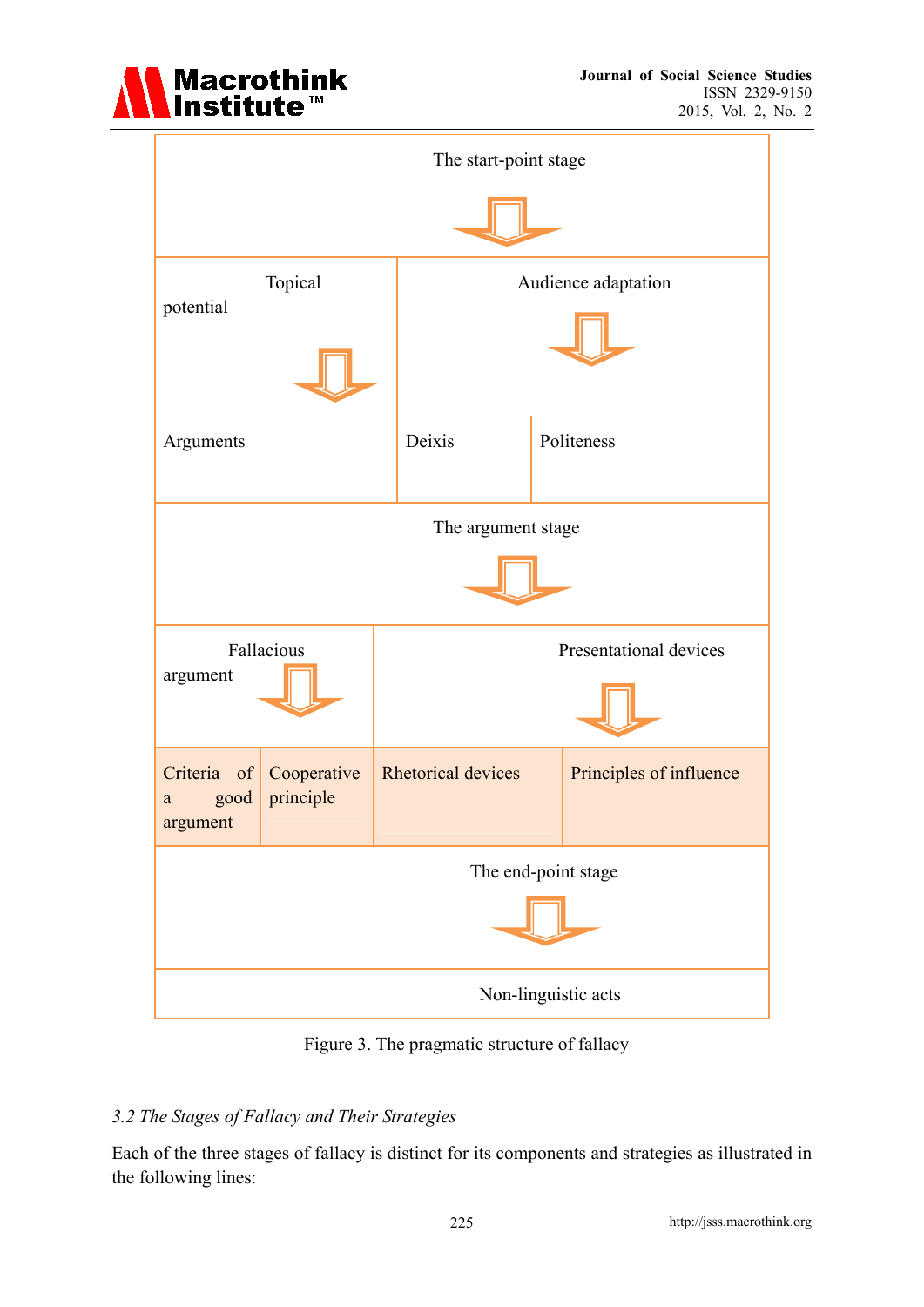

# 3.2.1. The Start-Point Stage

This stage is composed of two sub-stages: topical potential and audience adaptation.

# *a. Topical potential*

At the topical potential sub-stage, the topic to be discussed is introduced by the speaker. Speakers differ in the ways of topic introduction, but they mainly do so through utilizing arguments. The arguments at this stage are either inductive or deductive in type. They carry the claim that the arguer tries to support at the next stage through issuing the fallacious argument.

#### *b. Audience adaptation*

The second sub-stage, audience adaptation, manifests itself as indicated previously through deixis and politeness strategies.

#### 3.2.1.1 Deixis Strategies

As for deixis, it is realized by first person deixis of integration employed to raise some sort of empathy and communion with the addressed group.

#### 3.2.1.2 Politeness Strategies

#### a. *Claiming a Common Ground*

According to Brown and Levinson (1987) (Cited in Watts (2003, p. 89)), the speaker should realize that he and his addressees belong to some group of people who share specific wants, goals and values. This involves the speaker to show that some of the hearer's wants and desires are also desirable to him.

#### *b. Attending to Hearer's Interests*

This requires the speaker to notice the hearer's wants and needs and behave accordingly (Watts, 2003, p. 89).

#### *c. Seeking Agreement*

In order to gain the hearer's empathy, the speaker should agree with what the addressees want or say whatever it is. One of the best strategies of seeking agreement is through raising safe topics (Watts, 2003, p. 89).

# *d. Being Indirect*

Directness causes threat to the hearer's face so the speaker should be indirect in order to avoid such threats (Watts, 2003, p. 90).

#### *e. Minimizing Imposition*

This strategy involves minimizing the possible imposition carried by the utterance of the speaker. This comes through appealing to certain expressions like (just, exactly, only, merely…etc.) or through intonation or through being indirect (Watts, 2003, p. 90).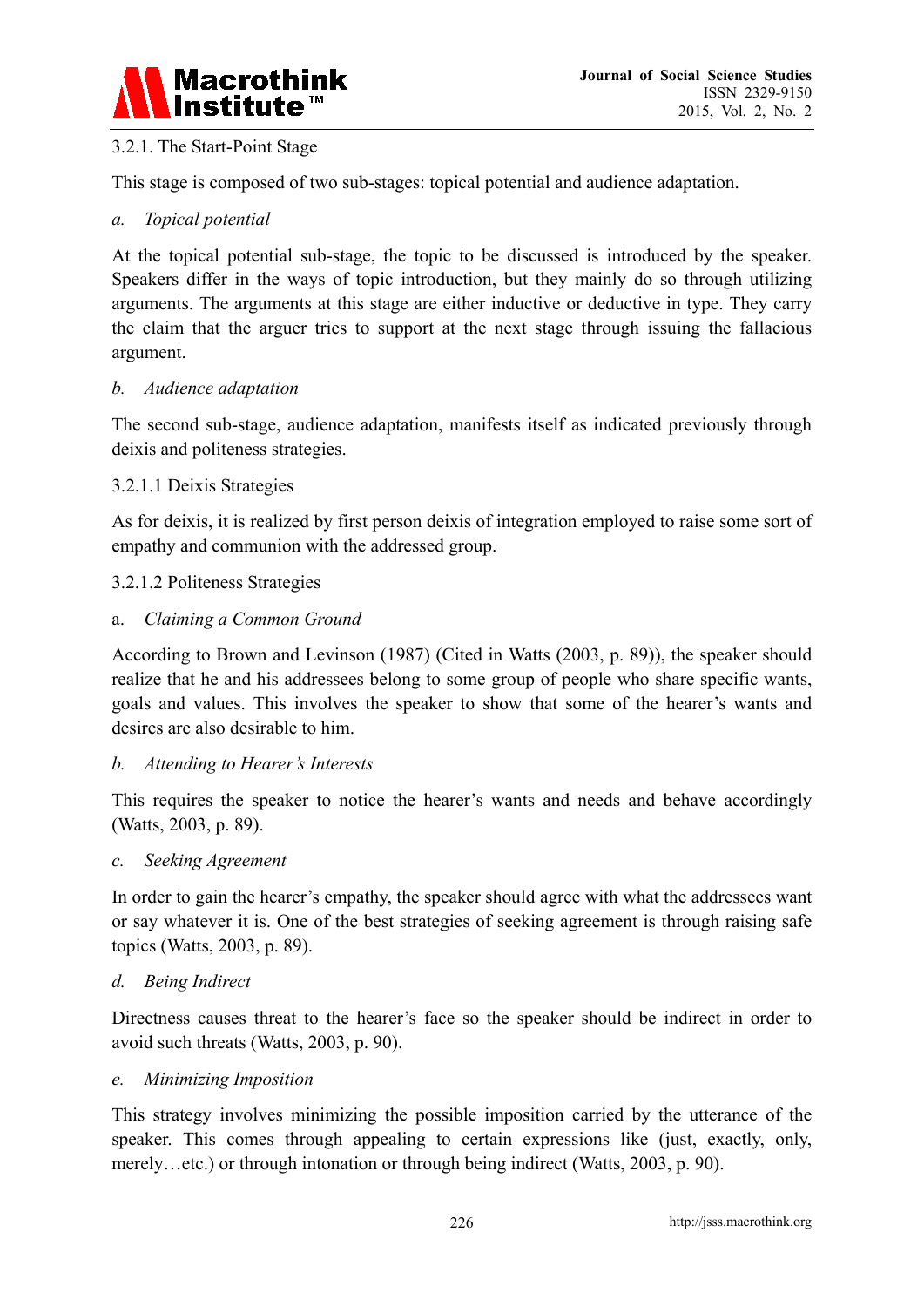

# *f. Being pessimistic*

This involves showing pessimism towards what the speaker wants the hearer to do (Watts, 2003, p. 90).

# 3.2.2 The Argument Stage

This stage embraces two sub stages: the fallacious argument sub-stage and the presentational devices.

# *a. The Fallacious Argument*

Whether an argument is fallacious or not, it should be judged on two levels:

# 3.2.2.1. The Dialectical Tier

The dialectical tier refers to the argument within a structure of dialogue.

3.2.2.1.1 Criteria of identifying the Fallacious Argument on the Dialectical Tier

Walton (1995, p. 163) proposes dialectical relevance for testing fallacious arguments of the dialectical tier. According to Walton (1995, p. 163), an argument is dialectically relevant if it contributes something to the goals of the context in which it occurs.

3.2.2.1.2 Pragmatic Strategies of Issuing Fallacious Arguments on Dialectical Tier

At this level, there is one main strategy of issuing the fallacious argument which is violating dialectical relevance. When the argument is irrelevant to the preceding argument(s) that it is intended to support, fallacious arguments of dialectical relevance occur.

# 3.2.2.2 The Illative Core

The illative core refers to the internal structure of the argument.

3.2.2.2.1Criteria for Identifying Fallacious Arguments on the Illative Core

The criteria put for judging fallacious arguments of the illative core are proposed by Johnson (2000, p. 190). These are the following:

*a. The Acceptability criterion* 

According to this criterion, the propositional content of the argument is judged to see whether it can be accepted by the intended audience or not.

*b. The Truth Criterion* 

This criterion judges the truth versus the falsity of the premises of the argument, if they are truthful, the argument is good and if they are false, the argument is fallacious.

#### c. *The Relevance Criterion*

According to this criterion, the argument is propositionally judged to see whether its premises are relevant to each other or not.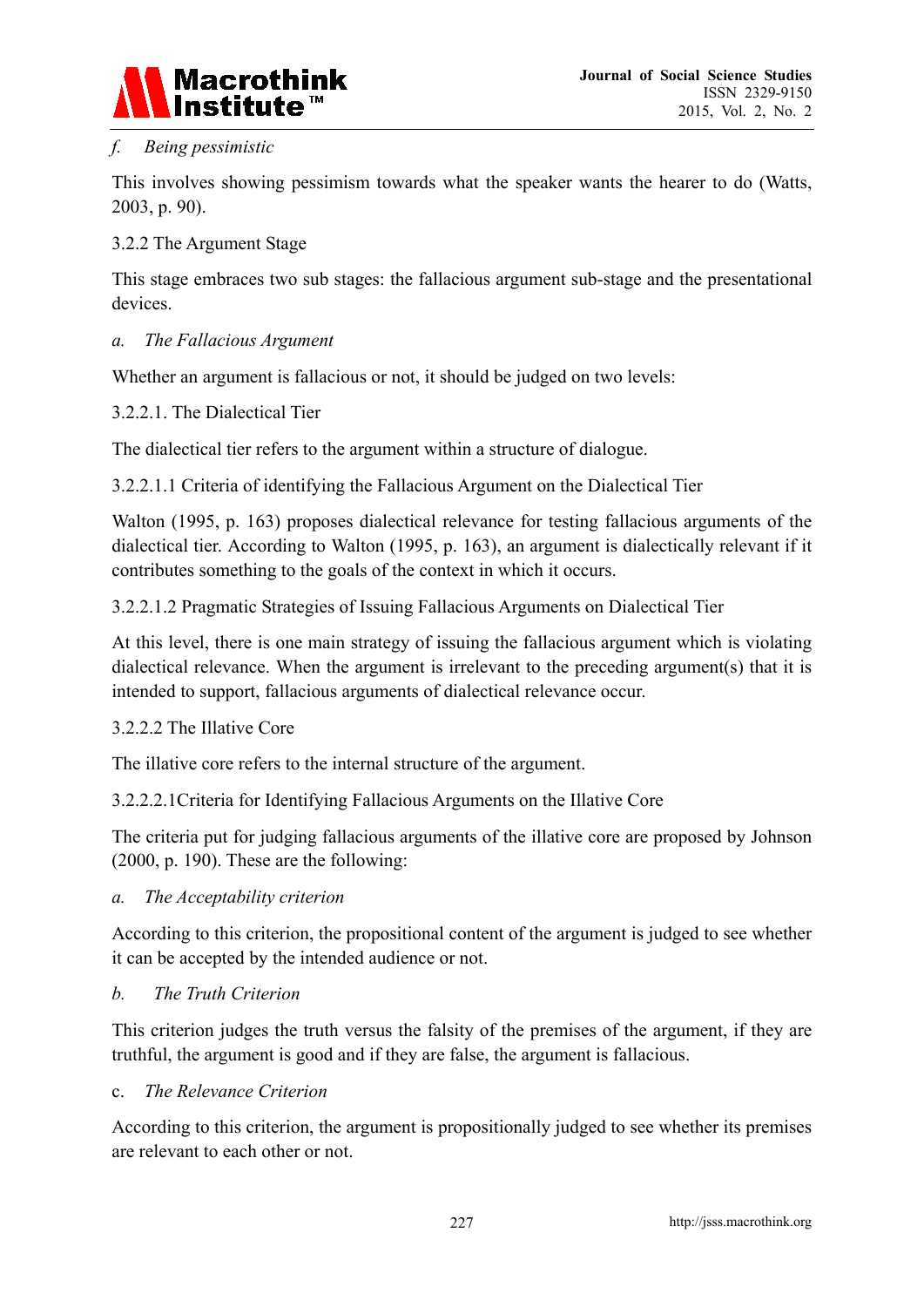

# *d. The Sufficiency Criterion*

This criterion determines judging the argument to see if the evidence is sufficient enough to prove the claim or not.

3.2.2.2.2 Pragmatic Strategies of Issuing Fallacious Argument at the Illative Core

On the illative core, the arguer commits a fallacious argument if he follows one of the following strategies:

3.2.2.2.2.1 Violating the Acceptability Criterion

An argument is said to be fallacious if it violates the acceptability criterion.

3.2.2.2.2.2 Violating the Truth Criterion

An argument is regarded as fallacious if any of its premises is false or untruthful.

3.2.2.2.2.3 Violating the Relevance Criterion

Another strategy for committing fallacious argument is violating the relevance criterion.

3.2.2.2.2.4 Violating the Sufficiency Criteria

The last strategy of committing fallacious argument is violating the sufficiency criteria.

#### *b. Presentational Devices*

The second sub-stage, the presentational devices, encompasses two components: rhetorical devices and principles of influence.

#### *i. Rhetorical devices strategies*

Generally speaking, politicians employ three devices: padding, weasel words and profound words.

#### *ii. Principles of influence strategies*

As for principles of influence, it is observed that politicians appeal to: fear, interest, flattery, commitment, reciprocity, authority.

#### 3.2.3 The End-point Stage

This stage is associated with testing the effect of the fallacious argument on the addressee. It has already been mentioned that fallacious arguments have a persuasive function. They are issued by the arguer as means of influencing the addressee to do or accept something. At this stage, the addressee shows his evaluation and response to such arguments. Their response is shown through non-linguistic acts in mono-logical situations. The main non-linguistic acts used by the audience in such situations are: cheer applause, agreement nods, and acts, looks of fear and agreement nods.

On the basis of the discussion above, the model developed here can be schematized by Figure 4. below: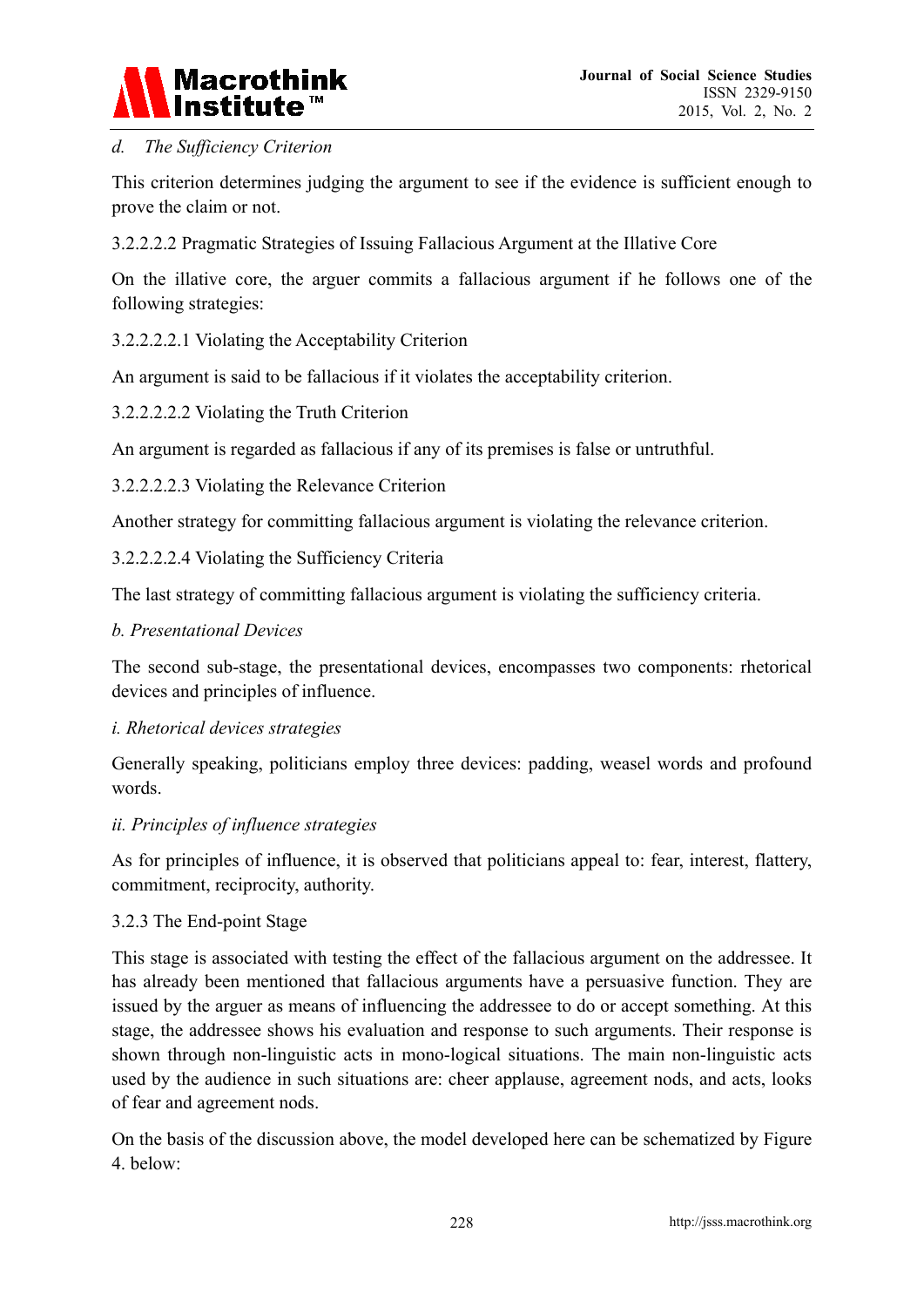# **Macrothink**

Thus, as illustrated in the discussion and figure above, fallacy is a process that moves dynamically on three stages: the Start point stage (SPS), the argument stage (AS), and the end-point stage (EPS). It is at the second stage, that strategic maneuvering gets derailed. This derailment comes through decreasing reasonableness and increasing effectiveness. Reasonableness gets diminished through violating (relevance, truth, acceptability, sufficiency, dialectical relevance) for persuasive purposes. Meanwhile, effectiveness gets upper hand on reasonableness through using excessively rhetorical devices and principles of influence.

# **4. Data and Analysis**

# *4.1 Data collection and Description*

The data collected for the analysis conducted here are represented by (14) fallacious situations chosen from (6) war and electoral political speeches as a whole delivered by David Cameron. These data are characterized by the following features:

# *1. Genre*

The data are political speeches where the politician is the only speaker. This doesn't mean that there is no interaction between the speaker and his addresses as there is a simple kind of interaction represented by a word of praise or complaint. However, the response of the audience is mainly of the non-verbal kind like cheer applause, facial sympathy, laughter…etc.

#### *2. Length*

The speeches under study vary in length. Their length ranges from four to twenty pages.



Figure 4. The eclectic pragmatic model of analyzing fallacy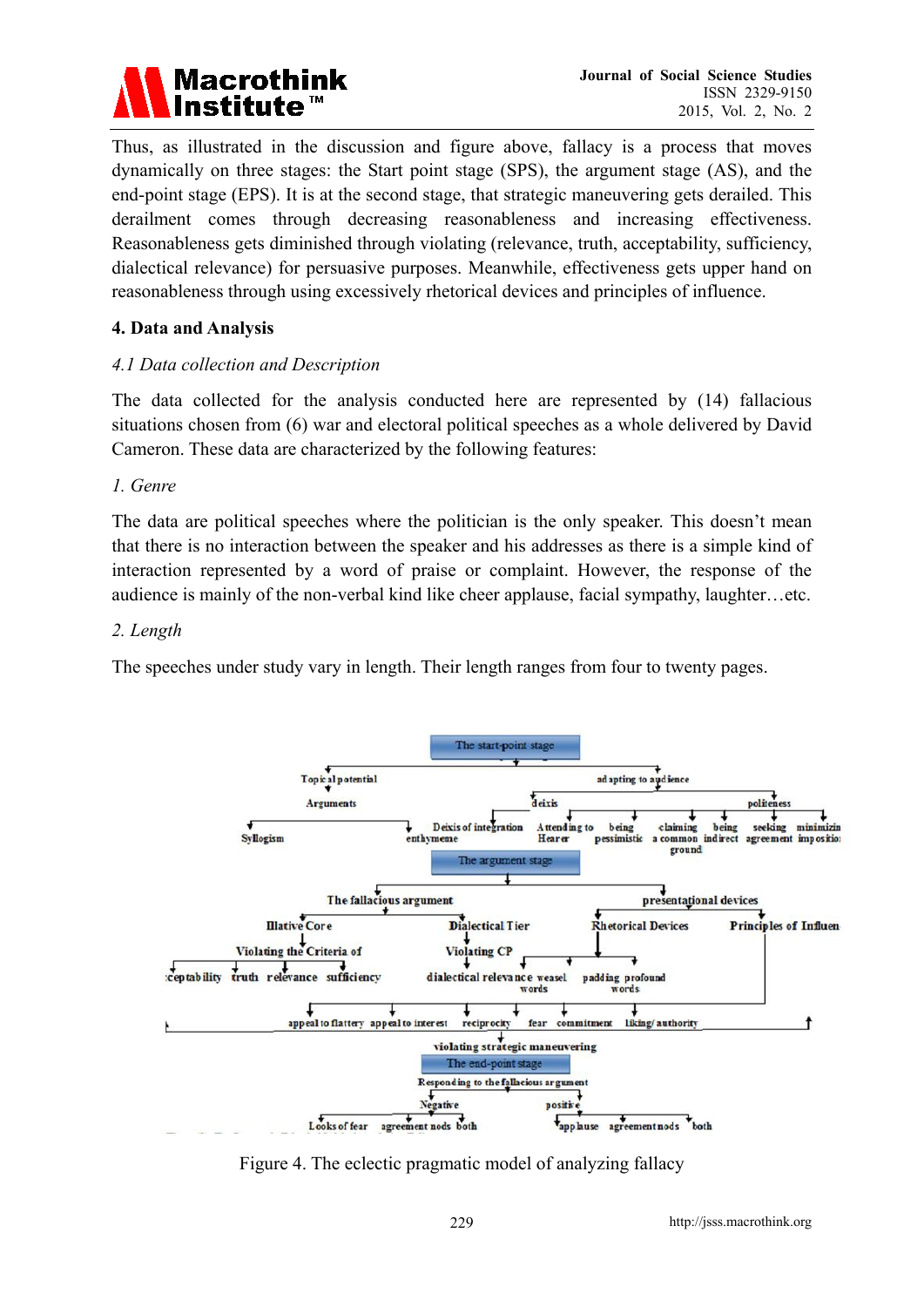

# *3. Theme*

The main themes of the data of this work are election and war. This doesn't exclude tackling other themes. For example, while the politician is trying to convince the audience to give him support in election, he may discuss the healthcare or social system and how he is going to bring change to them.

# *4. Form*

All political speeches are scripted and video-recorded. In this study, both forms (scripts and videos) are considered. This is so because scripts often ignore the audience non-linguistic responses to the fallacious arguments which are important in indicating the third stage of fallacy- the response stage.

#### *4.2 Analysis*

# 4.2.1 Methods of Analysis

The model developed in Section (3) will be the means of analyzing the pragmatic structure as well as the pragmatic strategies of fallacy in the political speeches under study. As for the statistical method of analysis, the percentage equation will be the basic instrument to vindicate the findings of the analysis.

#### 4.2.2 Overall Analysis

#### 4.2.2.1 Pragmatic Structure

The analysis of the pragmatic structure of the fallacious situations in David Cameron's speeches reveals that fallacy is a process composed of three stages: the start-point stage (SPS), the argument stage (AS), and the end-point stage (EPS). Each one of these stages is composed of pragmatic components. SPS is composed of arguments, deixis and politeness with each of which realized by certain strategies (See 4.2.2.2.).

The analysis of the second stage reveals that four pragmatic components represent its pragmatic construct: criteria of a good argument, the 'cooperative principle' (CP), rhetorical devices, and principles of influence (See also 4.2.2.2.). As for the EPS, non-linguistic acts form its pragmatic structure which is realized by different strategies (See 4.2.2.2). The findings of this analysis fulfill the first aim of this study and verify the first hypothesis. The rates of the pragmatic components of fallacy in David Cameron's speeches are best illustrated Table 1. and Figure 5. below: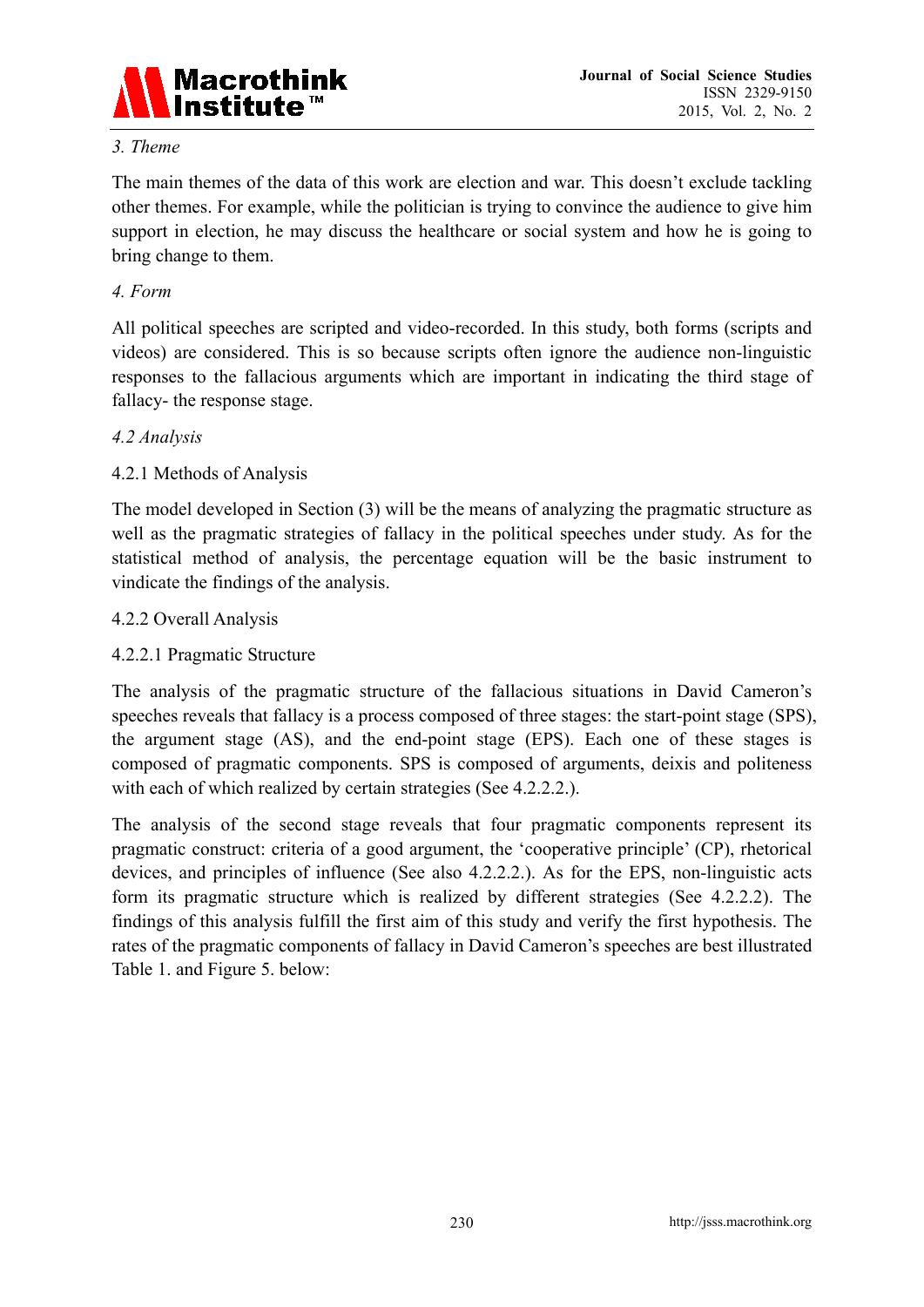

Table 1. Pragmatic structure of fallacy in David Cameron's speeches calculated in percentages

|                | TP             | Arguments                   | 100%    |  |  |
|----------------|----------------|-----------------------------|---------|--|--|
| <b>The SPS</b> |                | Deixis                      | 78.571% |  |  |
|                | AA             | Politeness                  | 85.714% |  |  |
| The AS         | <b>FA</b>      | Criteria of a good argument | 100%    |  |  |
|                |                | CP                          | $0\%$   |  |  |
|                | <b>PD</b>      | Rhetorical devices          | 85.714% |  |  |
|                |                | Principles of influence     | 64.285% |  |  |
| <b>The EPS</b> | Non-linguistic |                             |         |  |  |
|                | Acts           |                             | 100%    |  |  |

Key: SPS=Start point stage, AS=argument stage, EPS=end-point stage, TP=Topical potential, AA=Audience Adaptation, FA=Fallacious Argument, PD=Presentational devices, IA=Inductive argument, DA=Deductive Argument.



Figure 5. Rates of the pragmatic components of fallacy in David Cameron's speeches

# 4.2.2.2 Pragmatic Strategies

The analysis of the pragmatic strategies reveals the following:

1. The strategies employed in SPS stage are: first person deixis 78.571%, being indirect 27.777%, attending to hearer 22.222%, being pessimistic 22.222%, minimizing imposition 14.285%, seeking agreement 11.111%, claiming a common ground 5.555%. These findings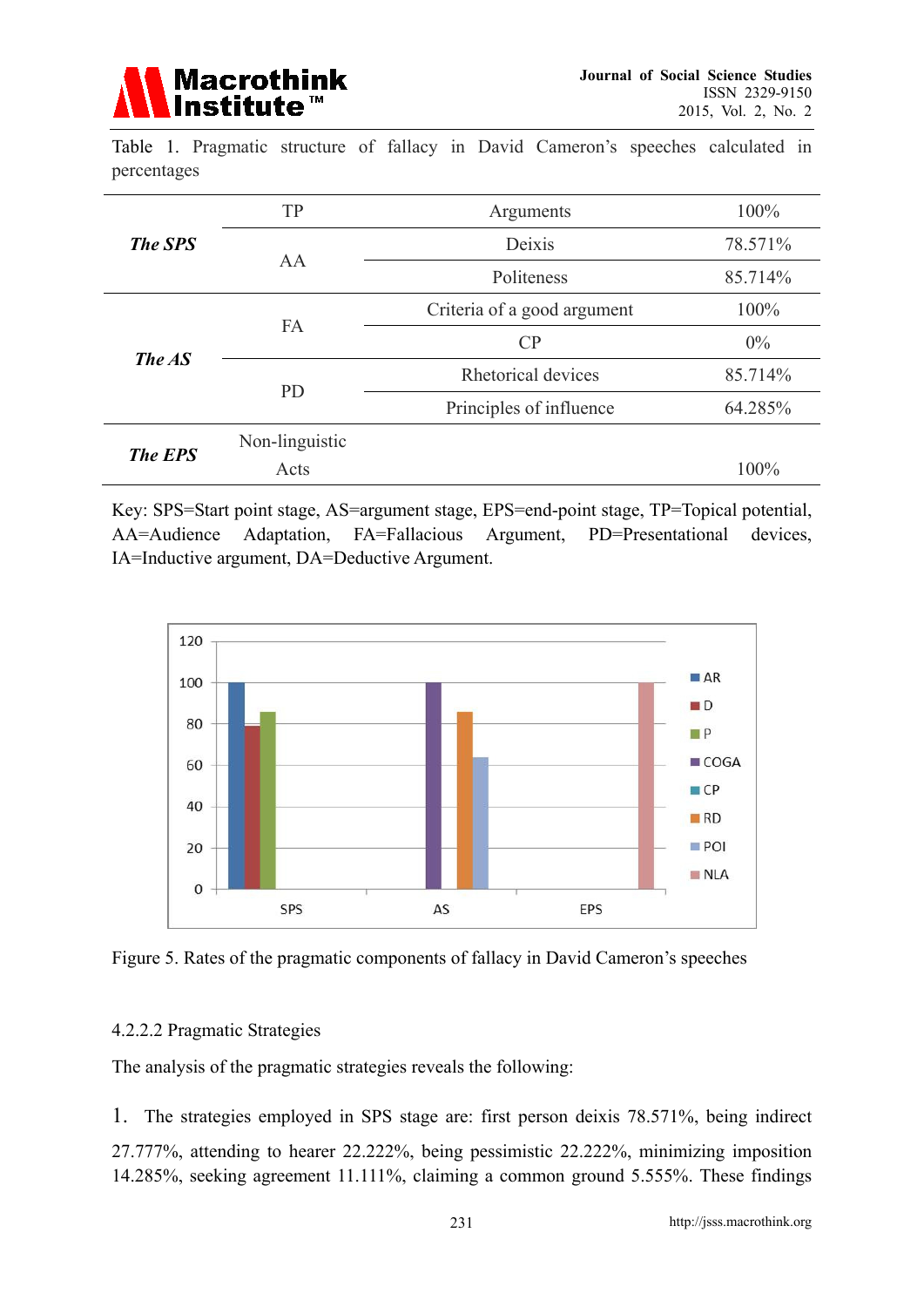

fulfill the second aim of this study and verify the second hypothesis (See also Table 2 and Figure 6 below).

2. At the AS stage, the analysis reveals that the strategies realizing the criteria of a good

argument have the following frequencies: violating relevance 57.142%, violating sufficiency 35.714%, violating acceptability 21.428%, violating truth 0%, violating dialectical relevance 0%. As for the strategies of rhetorical devices, they are the following: profound words 75% padding 18.75%, weasel words 6.25%. Concerning the strategies of principles of influence, the analysis reveals that they are the following: appealing to interest 60%, appealing to fear 20%, commitment 10%, flattery 10%, reciprocity 0%, authority0%. These findings fulfill the second aim of this study and verify the second hypothesis (See Table 2. and Figure 6 below).

3. In the EPS, the addressees employ all the strategies that can be used but with different

percentages: cheer applause 35.714%, agreement nods 28.571%, cheer applause and agreement nods 14.285%, agreement nods and looks of fear 14.285%, looks of fear 7.142%. These findings fulfill the second aim of this study and verify the second hypothesis (See Table 2 and Figure 6 below).

| The Start-point stage            |               |           |       |               |                    |            |           |               |        |                         |             |               |   |         |               |               |
|----------------------------------|---------------|-----------|-------|---------------|--------------------|------------|-----------|---------------|--------|-------------------------|-------------|---------------|---|---------|---------------|---------------|
| Arguments                        |               |           |       | Deixis        |                    | Politeness |           |               |        |                         |             |               |   |         |               |               |
| DA<br>IА                         |               |           |       | <b>FPD</b>    | <b>ATH</b>         |            | BP        | BI            |        | <b>SA</b>               |             | мі            |   | CCG     |               |               |
|                                  | $0\%$<br>100% |           |       | 78.571        |                    | 22.222%    | 22.22     | 27.77         |        | 11.111%                 |             | 11.111%       |   | 5.555%  |               |               |
|                                  |               |           |       | $\frac{0}{0}$ |                    |            | 2%        | 7%            |        |                         |             |               |   |         |               |               |
| The argument stage               |               |           |       |               |                    |            |           |               |        |                         |             |               |   |         |               |               |
| Criteria of a good argument      |               |           |       |               | Rhetorical devices |            |           |               |        | Principles of influence |             |               |   |         |               |               |
| <b>VR</b>                        | <b>VT</b>     | <b>VA</b> | VS    | <b>VDR</b>    | <b>WW</b>          |            | <b>PW</b> | P             | FE     |                         | $\mathbf R$ | C             | F |         | IN            | A             |
| 57.14                            | $0\%$         | 21.42     | 35.71 | $0\%$         |                    | 6.25%      |           | 18.75         | 20%    |                         | $0\%$       | 10%           |   | 10%     | 60            | $\Omega$      |
| $2\%$                            |               | 8%        | $4\%$ |               |                    |            |           | $\frac{0}{0}$ |        |                         |             |               |   |         | $\frac{0}{0}$ | $\frac{0}{0}$ |
| End-point stage                  |               |           |       |               |                    |            |           |               |        |                         |             |               |   |         |               |               |
| Agreement nods<br>Cheer applause |               |           |       |               | <b>Both</b>        |            |           | Looks of fear |        |                         |             | Looks of fear |   |         |               |               |
|                                  |               |           |       |               |                    |            |           |               |        |                         |             | and agreement |   |         |               |               |
|                                  |               |           |       |               |                    |            |           |               |        |                         |             | nods          |   |         |               |               |
| 28.571%<br>35.714%               |               |           |       |               | 14.285%            |            |           |               | 7.124% |                         |             |               |   | 14.285% |               |               |
|                                  |               |           |       |               |                    |            |           |               |        |                         |             |               |   |         |               |               |

Table 2. The pragmatic strategies employed at the three stages of fallacy in David Cameron's speeches calculated in percentages

Key: IA=Inductive Argument, DA=Deductive argument, FPD=first personal deixis, ATH=Attending to hearer, BP=being pessimistic, BI=being indirect, SA=seeking agreement, MI=minimizing imposition, CCG=claiming a common ground, VT=violating truth, VR=violating relevance, VA=violating acceptability, VS=violating sufficiency, WW=weasel words, PW=profound words, P=Padding, FE=Fear, R=reciprocity, C=commitment, F=flattery, IN=interest, A=authority.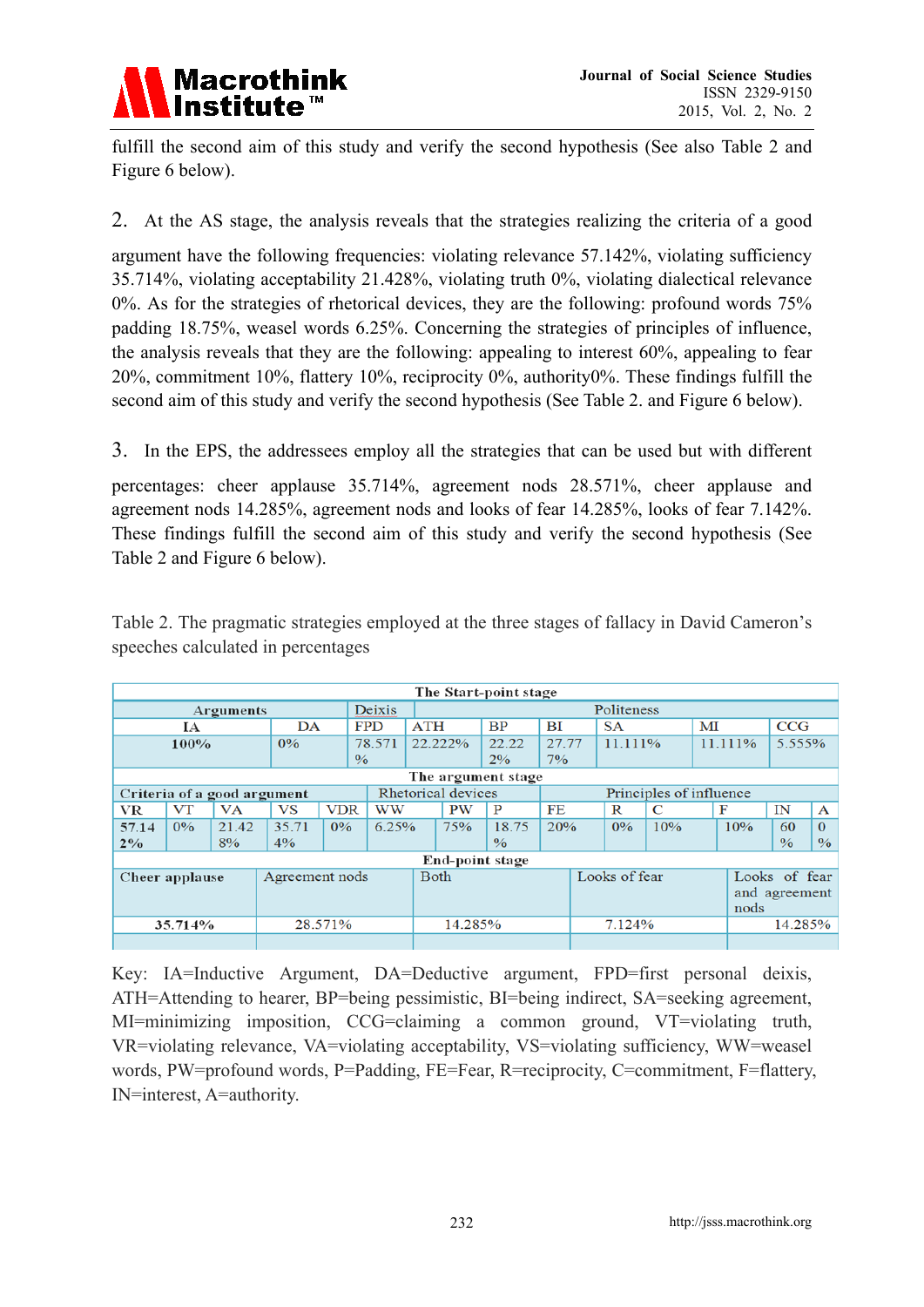



Figure 6. The pragmatic strategies employed at the three stages of fallacy in David Cameron's speeches calculated in percentages

# 4.2.3 Illustrative Analyzed Examples

# *Situation (1)*

*The reason we want to reform schools, to cut welfare dependency, to reduce government spending is not because we're the same old Tories who want to help the rich. We're the Tories whose ideas help everyone - the poorest the most.* 

# *There is only one real route out of poverty and it is work.*

# *Cheer applause and agreement nods.*

#### *(web source).*

The fallaciousness of this situation Stems from violating the acceptability criterion (See the AS stage below).

The SPS, in this example, is triggered via the TP activated by issuing an inductive argument "*The reason we want to reform schools, to cut welfare dependency, to reduce government spending is not because we're the same old Tories who want to help the rich. We're the Tories whose ideas help everyone - the poorest the most",* combined with the AA which is initiated by two pragmatic components: deixis and politeness. Deixis is represented by using the first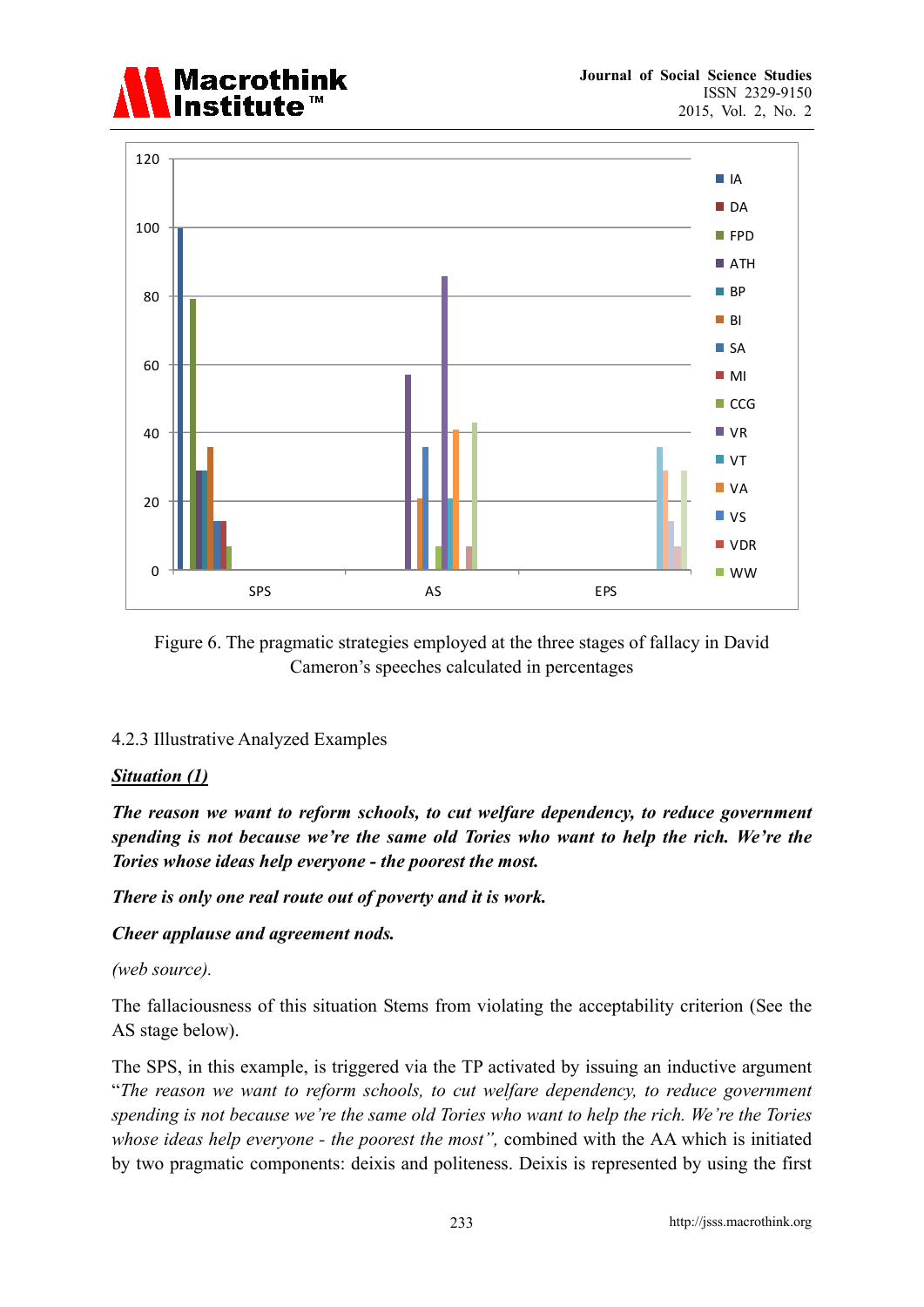

person deictic expression "we" used to create some sort of empathy and communion with the addressees.

Politeness is actualized by using the strategy of attending to the hearers with promises like "*we want to reform schools, to cut welfare dependency, to reduce government spending is not because we're the same old Tories who want to help the rich. We're the Tories whose ideas help everyone - the poorest the most*" and the strategy of seeking agreement through raising such a topic.

In the AS, David Cameron, the fallacy-maker, commences the fallacious argument sub-stage through the employment of the criteria of a good argument actualized through violating the acceptability criterion.

The fallaciousness of this argument results from presenting unacceptable claim. Despite the fact that both the speaker and the addressees know that there are different ways of overcoming poverty other than work, the speaker moves to the "white-black" way of arguing which is either work or remain poor, restricting in that the number of alternatives available to his addressees.

The presentational devices sub-stage is initiated through using two pragmatic components: pragma-rhetorical devices and principles of influence. Rhetorical devices are represented by using profound words like: "only", "real", "route" to help keeping persuasive. The principles of influence comprise the strategy of appealing to the hearer's interests in overcoming poverty.

The violation of the acceptability criterion, i.e. the diminishment of reasonableness and the excessive use of the means of persuasion (rhetorical devices and principles of influence) has led to the derailment of strategic maneuvering.

The EPS is commenced through utilizing non-linguistic acts realized by cheer applause and agreement nods.

The findings of this analysis accord with those arrived at in (4.2.2.1) and (4.2.2.2) and are compatible with those listed in Tables (1) and (2) and sketched in Figures 5. and 6. Together, they fulfill the first and second aims of this study and verify the first and second hypotheses.

# *Situation (2)*

*But success will come: with the right ideas, the right approach, the right leadership. Leadership from government: to set out the direction we must take, and the choices we must make. But leadership also from you. The things that will really deliver success are not politicians or government. It's the people of Britain, and the spirit of Britain.* 

*Some say that to succeed in this world, we need to become more like India, or China, or Brazil. I say: we need to become more like us. The real us. Hard-working, pioneering, independent, creative, adaptable, optimistic, can-do. That's the spirit that has made this United Kingdom what it is: a small country that does great things; one of the most incredible success stories in the history of the world.*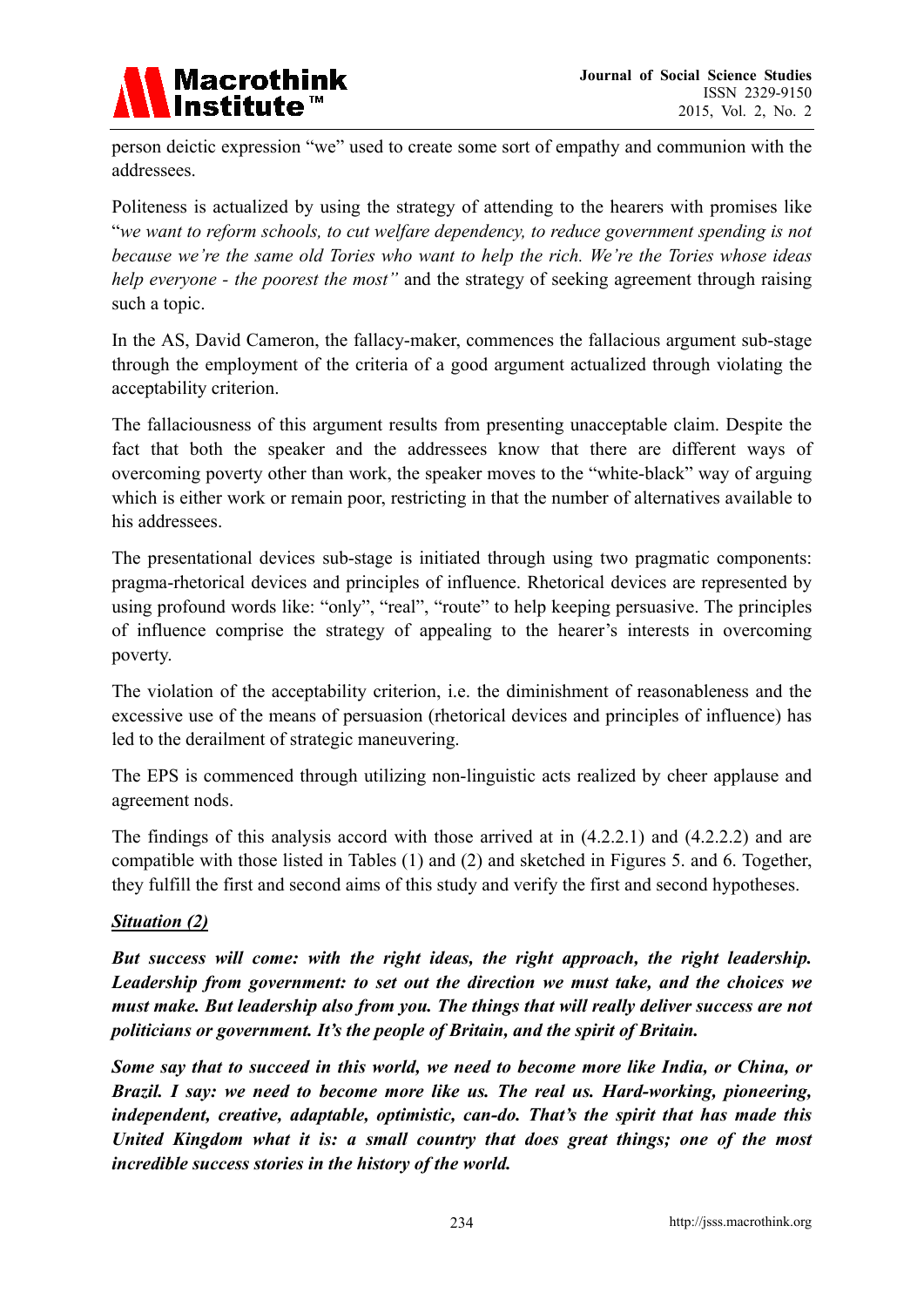

# *(cheer applause).* (Web source).

This situation is fallacious because the speaker violates the relevance criterion. This violation is best illustrated at the AS stage below.

The SPS consists of three pragmatic components, viz. arguments, deixis and politeness distributed over two sub-stages as follows: the TP sub-stage contains the inductive argument: "*But success will come: with the right ideas, the right approach, the right leadership. Leadership from government: to set out the direction we must take, and the choices we must*  make. But leadership also from you. The things that will really deliver success are not *politicians or government. It's the people of Britain, and the spirit of Britain".* 

The AA sub-stage is composed of the element of deixis realized by the first person deixis of integration "we"; and the element of politeness realized by two strategies: seeking agreement through raising such a safe topic and through the strategy of being pessimistic in claiming that "*The things that will really deliver success are not politicians or government. It's the people of Britain, and the spirit of Britain".* 

The second stage, the AS, is composed of three pragmatic components distributed over two sub-stages and are illustrated as follows: the FA sub-stage embraces the criteria of a good argument represented by violating the relevance criterion.

The speaker presents data that touch the addressees emotions rather than reasonably support the claim and this occurs on the illative core of the argument not the dialectical tier.

The PD sub-stage is composed of two pragmatic components: pragma-rhetorical devices and principles of influence. The pragma-rhetorical devices are realized by two strategies: profound words "creative", "pioneering", "can-do", "great", "small", "incredible"; and the second strategy is padding which becomes clear in the speaker's statement "we must become more like us" and adding "the real us" which adds nothing or little to the meaning of the previous construction but it just emphasizes it for rhetorical purposes.

The principles of influence are actualized by the strategy of appealing to flattery in stating that " *we need to become more like India, or China, or Brazil. I say: we need to become more like us. The real us. Hard-working, pioneering, independent, creative, adaptable, optimistic, can-do. That's the spirit that has made this United Kingdom what it is: a small country that does great things; one of the most incredible success stories in the history of the world".*

The violation of the relevance criterion, i.e. the diminishment of reasonableness and the excessive use of means of persuasion (rhetorical devices and principles of influence) has led to the derailment of strategic maneuvering.

The EPS is composed of one element, the non-linguistic acts embodied by responding with cheer applause which indicates that the fallacious argument has been received as being persuasive.

The findings of this analysis accord with those arrived at in (4.2.2.1.) and (4.2.2.2.) and are compatible with those listed in Tables (1) and (2) and sketched in Figures (5) and (6).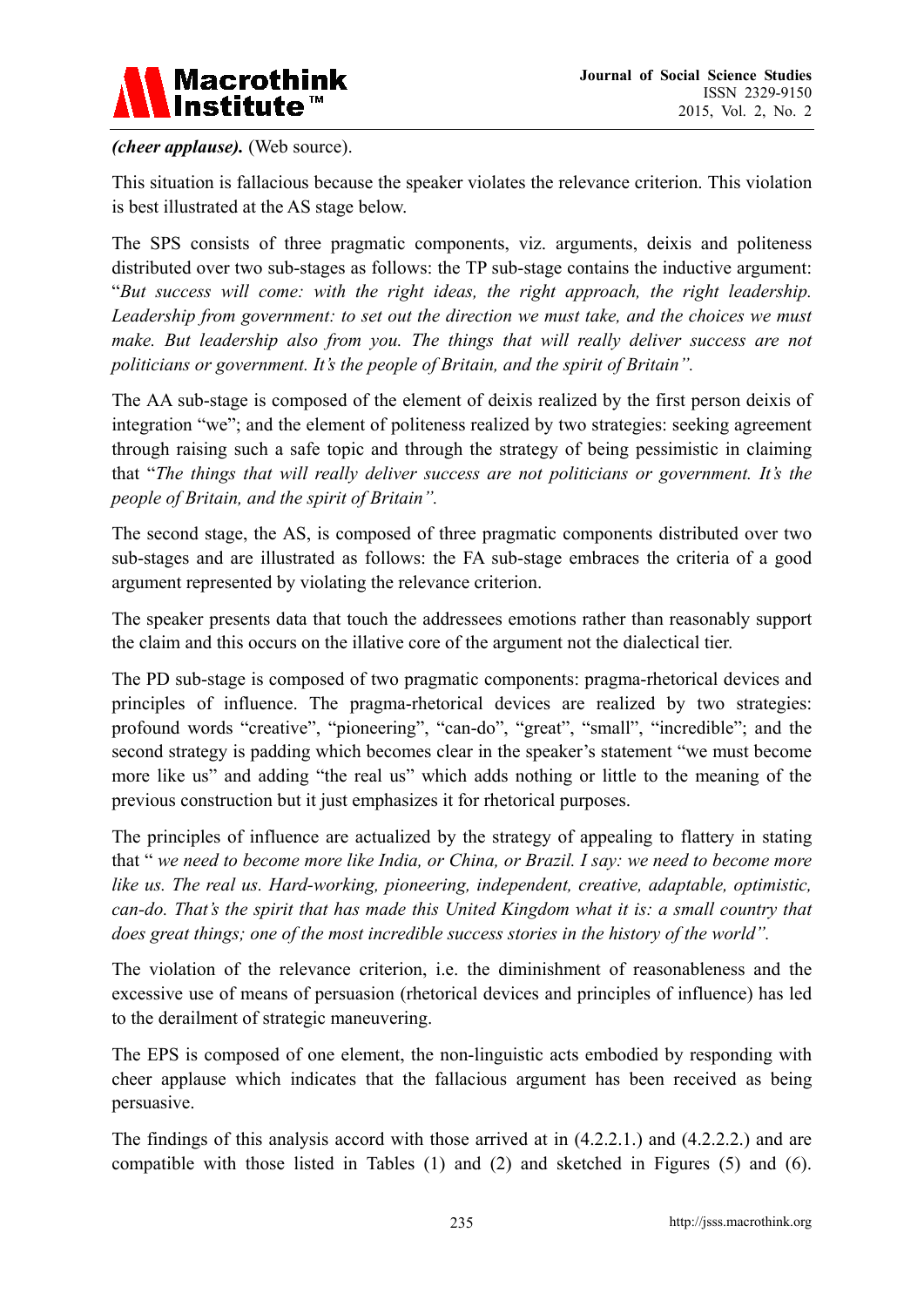

Together, they fulfill the first and second aims of this study and verify the first and second hypotheses.

#### *Situation (3)*

*Britain is an open, tolerant and free nation. We are a country that backs people in every community, who want to work hard, make a contribution and build a life for themselves and their families. But we cannot stand by and allow our openness to be confused with a tolerance of extremism, or one that encourages different cultures to live separate lives and allows people to behave in ways that run completely counter to our values.* 

*Adhering to British values is not an option or a choice; it is a duty for those who live in these islands. And in the end it is only by standing up for these values that will defeat the extremism, protect our way of life and keep all our people safe.* 

#### *Agreement nods.* (Web source)

This situation is fallacious because the speaker violates the relevance criterion in presenting, as evidence to his claim, data appealing to the addressees' values rather than supporting the claim. (See the AS stage below).

The SPS contains three pragmatic components: arguments, deixis, and politeness distributed over two sub-stages: TP and AA. The TP sub-stage is initiated by issuing the inductive argument: "Britain *is an open, tolerant and free nation. We are a country that backs people in every community, who want to work hard, make a contribution and build a life for themselves and their families. But we cannot stand by and allow our openness to be confused with a tolerance of extremism, or one that encourages different cultures to live separate lives and allows people to behave in ways that run completely counter to our values".* 

The AA sub-stage includes two pragmatic components: deixis and politeness. As for deixis, the speaker utilizes the strategy of using the first person deixis "we" to raise some spirit of communion with those he is addressing.

Concerning politeness, the speaker utilizes two pragmatic strategies. The first is being indirect in asking them, invoking their values, to fight extremism. The second strategy is attending to their interests in adhering to their values.

In the subsequent AS, the fallacy-maker David Cameron commences FA actualized by violating the criterion of relevance.

The criterion of relevance is violated when the speaker invokes the values of the addressees as a support to his claim instead of presenting the evidence relevant to that claim.

In addition to the FA, the speaker issues the PD utilizing the component of rhetorical devices realized by the strategy of using profound words like: duty, option, standing up, all, and safe. The other strategy is using weasel words like: only.

The violation of the relevance criterion, i.e. the diminishment of reasonableness and the excessive use of means of persuasion (rhetorical devices and principles of influence) has led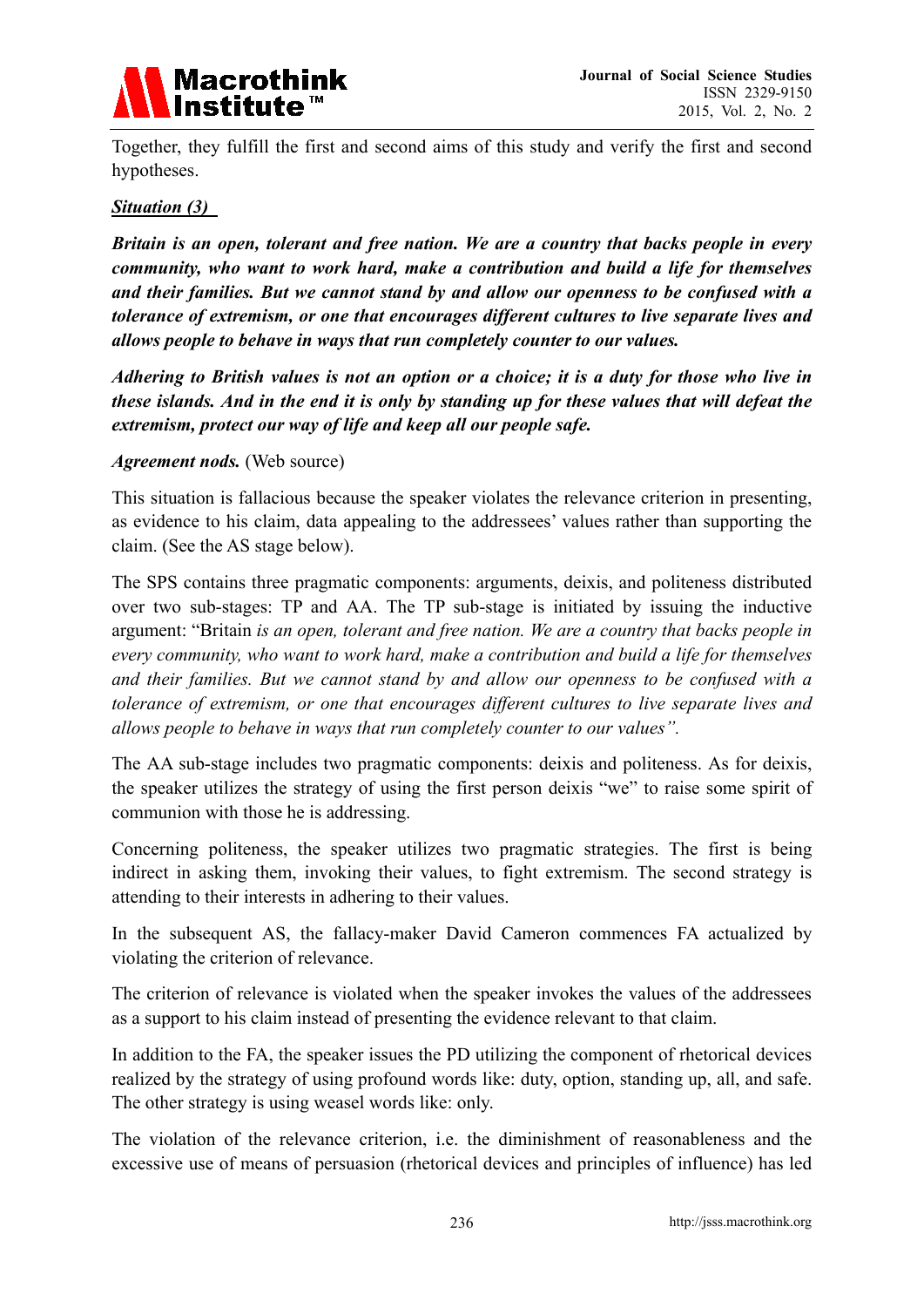

to the derailment of strategic maneuvering.

The EPS is triggered via non-linguistic acts represented by the strategy of making agreement nods to indicate the acceptance of the fallacious argument as being persuasive.

The findings of this analysis accord with those arrived at in (4.2.2.1.) and (4.2.2.2.) and are compatible with those listed in Tables (1) and (2) and sketched in Figures 5. and 6. Together, they fulfill the first and second aims of this study and verify the first and second hypotheses.

# **5. Conclusions**

On the basis of the analysis conducted, the following conclusions can be introduced:

1. Arguments, deixis, politeness, criteria of a good argument, CP, rhetorical devices, principles of influence and non-linguistic acts are all components of the issuance process of fallacy as reflected by David Cameron.

2. Issuing fallacy comes through employing various strategies. Each stage is different from the others in the strategies the fallacy-maker employs.

3. As for the first stage, the fallacy-maker here, i.e. David Cameron makes use of two kinds of strategies: deixis strategies and politeness strategies. Deixis is realized by first person deixis 'we', politeness is realized by (attending to hearers, being indirect, being pessimistic, minimizing imposition, seeking agreement, claiming a common ground).

4. At the second stage, the fallacy maker employs four kinds of strategies: criteria of a good argument strategies, cooperative principle strategies, rhetorical devices strategies and principles of influence strategies. Criteria of a good argument strategy are (violating relevance, violating acceptability, violating truth, violating sufficiency). CP strategies are violating dialectical relevance. Concerning rhetorical devices strategies, the analysis reflects that the ones appealed to here are (padding, weasel words, and profound words). As for principles of influence strategies, they are appealing to (fear, interest, flattery, reciprocity, authority, commitment).

5. At the third stage, the strategies employed by the addressees as signs of response are of non-linguistic acts which include: (cheer applause, agreement nods, both of the preceding strategies, looks of fear, looks of fear, and agreement nods).

6. The workability of the model developed for the analysis of the data has been proven and all the hypotheses of the study have been verified in terms of the findings of the analysis conducted in this regard.

# **References**

Beard, A. (2000). *The language of politics*. London: Routledge.

Brydon, S., & Scott, M. (2008). *Between one and many*. New York: Frank Mortimer.

Cavender, N. M., & Kahane, H. (2006). *Logic and contemporary rhetoric*. Oxford: Wordsworth.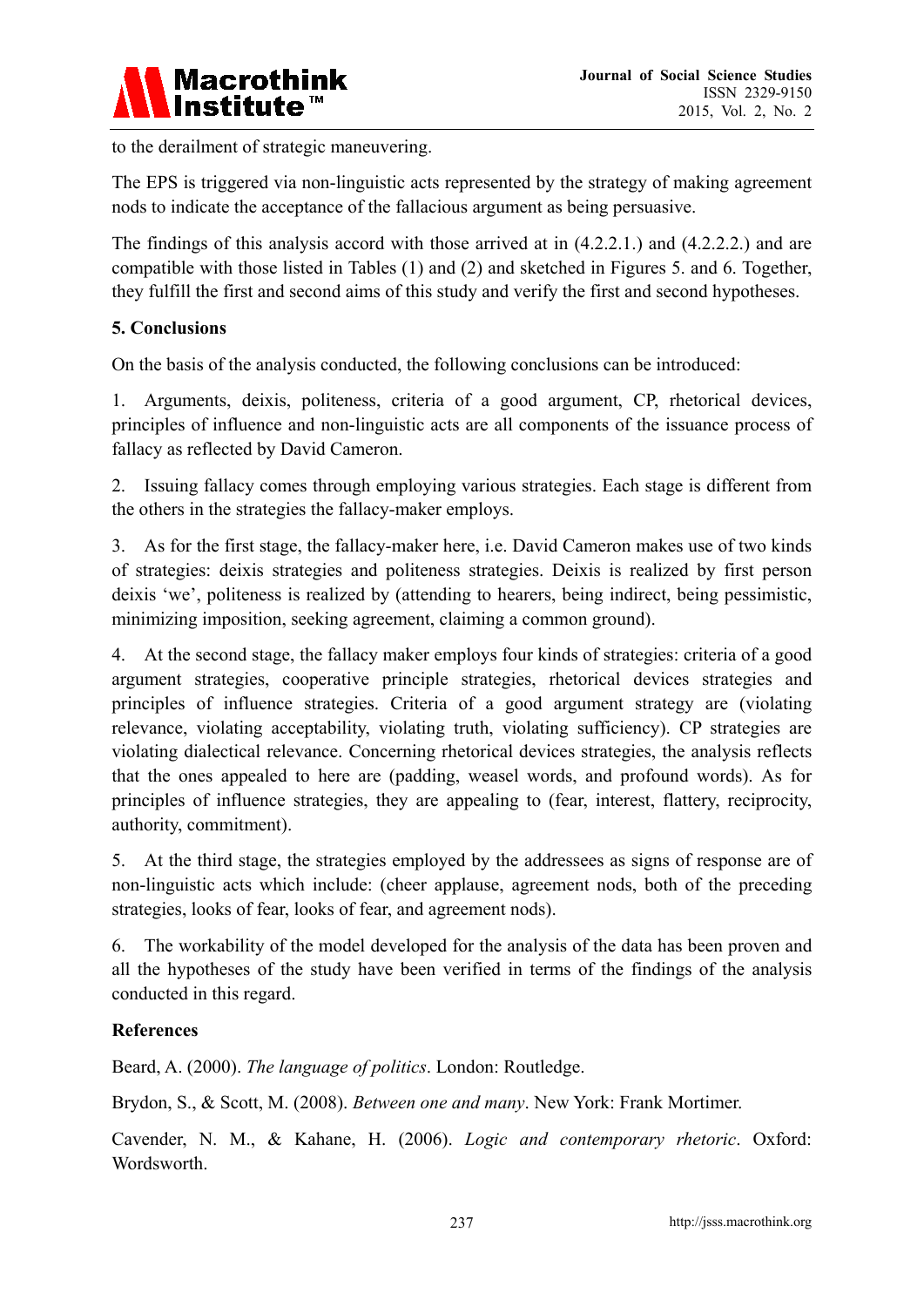

Eemeren, F. H. van, & Grootendorst, R. (1999). *Speech acts in argumentative discussions: A theoretical model for the analysis of discussions directed towards solving conflicts of opinion*. Berlin: De Gruyter. http://dx.doi.org/10.1515/9783110846089

Eemeren, F. H. van, & Houtlosser, P. (1999). Strategic manoeuvering in argumentative discourse. *Discourse Studies, 1*, 479-497. http://dx.doi.org/10.1177/1461445699001004005

Eemeren, F. H. van, & Houtlosser, P. (2000). Rhetorical analysis within a pragma-dialectical framework. *Argumentation, 14,* 293-305. http://dx.doi.org/10.1023/A:1007857114100

Eemeren, F. H. van, & Houtlosser, P. (2002). Strategic maneuvering: maintaining a delicate balance. In F. H. van Eemeren, & P. Houtlosser (Eds.), *Dialectic and rhetoric: the warp and woof of argumentation analysis,* pp. 131-159. Dordrecht: Kluwer Academic. http://dx.doi.org/10.1007/978-94-015-9948-1\_10

Eemeren, F. H. van, Garssen, B., & Meuffels, B. (2009). *Fallacies and judgments of reasonableness*. London: Springer. Grice, H. P. (1975). "Logic and conversation". In P. Cole & J. Morgan (Eds.), *Syntax and Semantics, 3*, 41-58. New York, NY: Academic Press.

Grice, H. P. (1975). Logic and conversation. In P. Cole, & J. Morgan, (Eds.), *Syntax and semantics, 3,* 41-58. New York, NY: Academic Press.

Hamblin, C. L. (1970). *Fallacies*. London: Richard Clay Ltd.

Johnson, R. (2000). *Manifest rationality: a pragmatic theory*. Mahwah, NJ: Lawrence Erlbaum Associates, Inc.

Krabbe, Erik C. W. (1992). So what? Profiles for relevance criticism in persuasion dialogues. *Argumentation, 6*, 271-283. http://dx.doi.org/10.1007/BF00154330

Ramage, J. D. (2010). *Writing arguments*. Oxford: Pearson Education.

Tindale, W. (1999). *Fallacies and argument appraisal*. Cambridge: Cambridge University Press.

Watts, R. (2003). *Politeness*. Cambridge: Cambridge University Press. http://dx.doi.org/10.1017/CBO9780511615184

Walton, D. (1995). *A Pragmatic theory of fallacy: Studies in rhetoric and communication*. London: University of Alabama Press.

Walton, D., & Reed, C. (2003). Argumentation schemes in argument as a process and argument as a product. In J. Anthony et al. (Eds), *Proceedings of the Windsor Conference*. Windsor, Ontario: Ossa.

Walton, D. (2007). *Media argumentation: dialectic, persuasion and rhetoric.* Cambridge: Cambridge University Press. http://dx.doi.org/10.1017/CBO9780511619311

Web source (online). David Cameron @ British Rhetoric.com